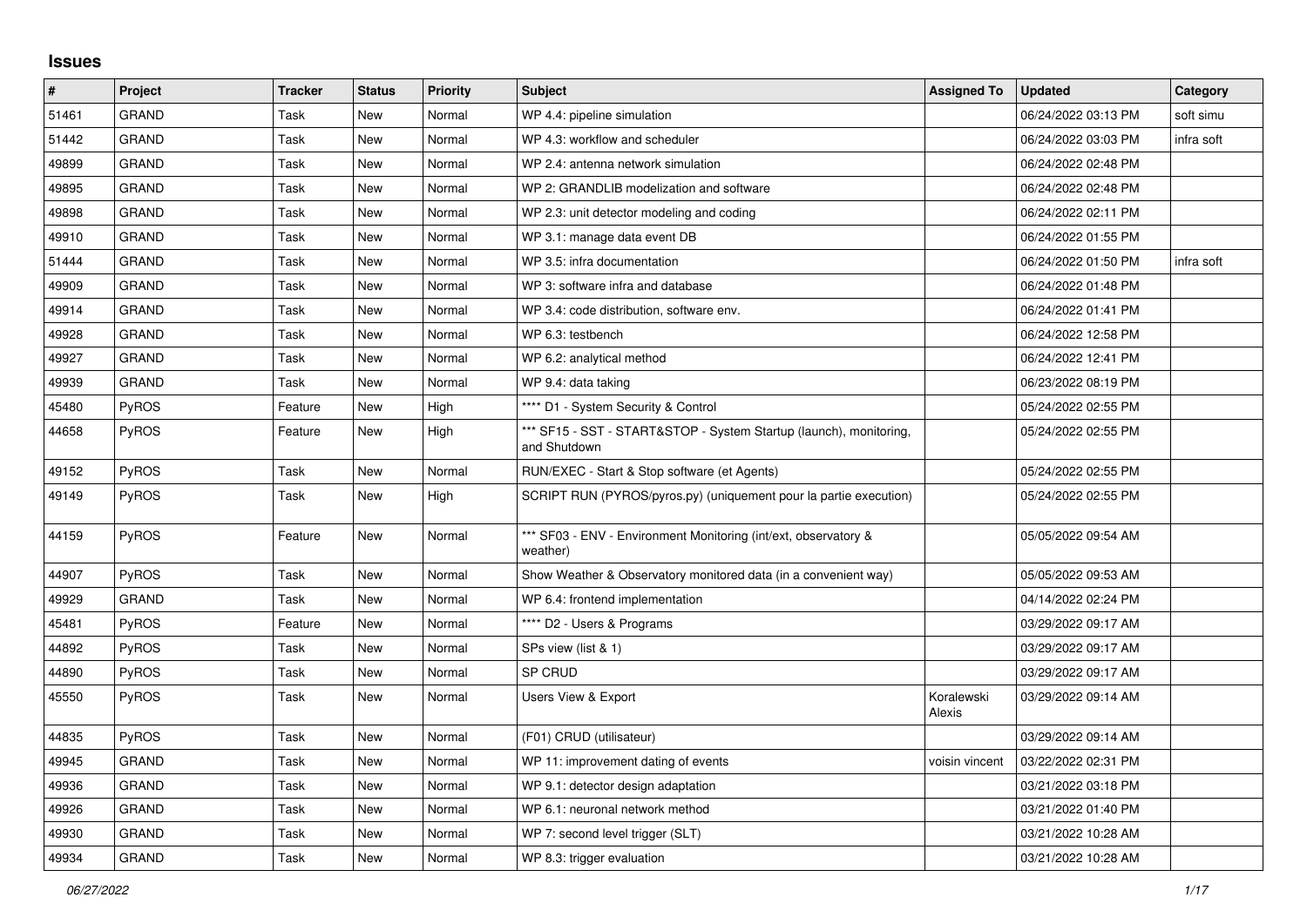| $\vert$ # | Project      | <b>Tracker</b> | <b>Status</b> | <b>Priority</b> | <b>Subject</b>                                         | <b>Assigned To</b>   | <b>Updated</b>      | Category |
|-----------|--------------|----------------|---------------|-----------------|--------------------------------------------------------|----------------------|---------------------|----------|
| 49931     | <b>GRAND</b> | Task           | <b>New</b>    | Normal          | WP 8: data reconstruction study                        |                      | 03/21/2022 10:28 AM |          |
| 49925     | <b>GRAND</b> | Task           | <b>New</b>    | Normal          | WP 6: first level trigger (FLT)                        |                      | 03/21/2022 10:28 AM |          |
| 49908     | <b>GRAND</b> | Task           | <b>New</b>    | Normal          | WP 1.3 : LPNHE WP coordination                         | Martineau<br>Olivier | 03/20/2022 05:35 PM |          |
| 49911     | <b>GRAND</b> | Task           | <b>New</b>    | Normal          | WP 3.2: calibration monotoring DB                      |                      | 03/18/2022 05:13 PM |          |
| 49924     | GRAND        | Task           | <b>New</b>    | Normal          | WP 5.2: noise event selection                          |                      | 03/18/2022 05:13 PM |          |
| 49923     | <b>GRAND</b> | Task           | <b>New</b>    | Normal          | WP 5.5: EAS selection                                  |                      | 03/18/2022 05:13 PM |          |
| 49922     | <b>GRAND</b> | Task           | New           | Normal          | WP 5.4: reconstruction                                 |                      | 03/18/2022 05:13 PM |          |
| 49918     | <b>GRAND</b> | Task           | <b>New</b>    | Normal          | WP 5: GP 13/100 experimental DB analysis               |                      | 03/18/2022 05:13 PM |          |
| 49901     | <b>GRAND</b> | Task           | New           | Normal          | WP 2.6: common tools                                   |                      | 03/18/2022 05:13 PM |          |
| 49921     | <b>GRAND</b> | Task           | <b>New</b>    | Normal          | WP 5.3: calibration                                    |                      | 03/18/2022 05:13 PM |          |
| 49919     | <b>GRAND</b> | Task           | <b>New</b>    | Normal          | WP 5.1: data taking                                    |                      | 03/18/2022 05:13 PM |          |
| 49905     | GRAND        | Task           | <b>New</b>    | Normal          | WP 1: GRAND management                                 |                      | 03/18/2022 05:13 PM |          |
| 49906     | <b>GRAND</b> | Task           | <b>New</b>    | Normal          | WP 1.1: finance                                        |                      | 03/18/2022 05:13 PM |          |
| 49904     | <b>GRAND</b> | Task           | <b>New</b>    | Normal          | WP 2.9: detector monotoring                            |                      | 03/18/2022 05:13 PM |          |
| 49903     | GRAND        | Task           | <b>New</b>    | Normal          | WP 2.8: detector calibration                           |                      | 03/18/2022 05:13 PM |          |
| 49902     | <b>GRAND</b> | Task           | New           | Normal          | WP 2.7: code quality and documentation                 | Colley<br>Jean-Marc  | 03/18/2022 05:13 PM |          |
| 49896     | <b>GRAND</b> | Task           | <b>New</b>    | Normal          | WP 2.1: software architecture and optimization         |                      | 03/18/2022 05:13 PM |          |
| 49944     | <b>GRAND</b> | Task           | <b>New</b>    | Normal          | WP 10.3: data analysis                                 |                      | 03/18/2022 04:45 PM |          |
| 49943     | GRAND        | Task           | New           | Normal          | WP 10.2: data taking                                   |                      | 03/18/2022 04:45 PM |          |
| 49942     | <b>GRAND</b> | Task           | <b>New</b>    | Normal          | WP 10.1: deployment                                    |                      | 03/18/2022 04:45 PM |          |
| 49941     | <b>GRAND</b> | Task           | New           | Normal          | WP 10: GP 300 setup                                    |                      | 03/18/2022 04:45 PM |          |
| 49933     | <b>GRAND</b> | Task           | <b>New</b>    | Normal          | WP 8.2: final reconstruction                           |                      | 03/18/2022 04:39 PM |          |
| 49932     | <b>GRAND</b> | Task           | New           | Normal          | WP 8.1: SLT info definition                            |                      | 03/18/2022 04:39 PM |          |
| 49940     | GRAND        | Task           | <b>New</b>    | Normal          | WP 9.5: data analysis                                  |                      | 03/18/2022 03:35 PM |          |
| 49937     | <b>GRAND</b> | Task           | <b>New</b>    | Normal          | WP 9.2: production detector adaptation                 |                      | 03/18/2022 03:32 PM |          |
| 49938     | <b>GRAND</b> | Task           | <b>New</b>    | Normal          | WP 9.3: deployment commissioning                       |                      | 03/18/2022 03:27 PM |          |
| 49917     | GRAND        | Task           | New           | Normal          | WP 4.2: validation                                     |                      | 03/18/2022 03:08 PM |          |
| 49916     | GRAND        | Task           | New           | Normal          | WP 4.1: production, storing & management               |                      | 03/18/2022 03:06 PM |          |
| 49912     | GRAND        | Task           | New           | Normal          | WP 3.3: manage software infra : CI, quality, DB engine |                      | 03/18/2022 03:03 PM |          |
| 49900     | GRAND        | Task           | New           | Normal          | WP 2.5: reconstruction method                          |                      | 03/18/2022 02:57 PM |          |
| 49897     | GRAND        | Task           | New           | Normal          | WP 2.2: input output format fie                        |                      | 03/18/2022 12:22 AM |          |
| 49935     | GRAND        | Task           | New           | Normal          | WP 9: Nançay setup                                     |                      | 03/18/2022 12:20 AM |          |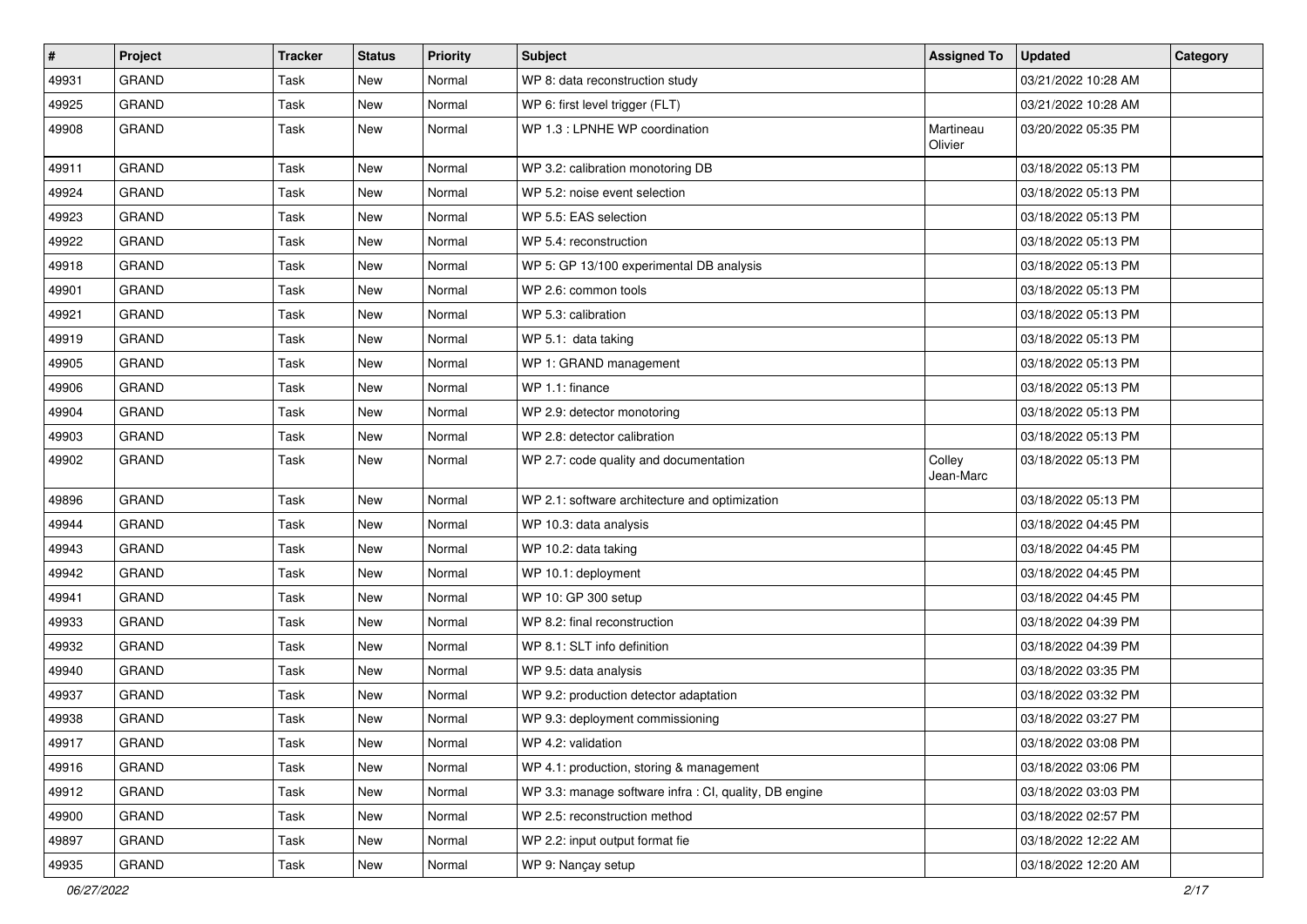| #     | Project      | <b>Tracker</b> | <b>Status</b> | <b>Priority</b> | Subject                                                                                                                          | <b>Assigned To</b> | <b>Updated</b>      | Category |
|-------|--------------|----------------|---------------|-----------------|----------------------------------------------------------------------------------------------------------------------------------|--------------------|---------------------|----------|
| 49915 | <b>GRAND</b> | Task           | New           | Normal          | WP 4: Creating GRAND simulation                                                                                                  |                    | 03/18/2022 12:20 AM |          |
| 44721 | PyROS        | Feature        | New           | Normal          | *** GF4 - QUAL - Quality & Tests - High level tests (integration &<br>functional), plan tests, validation des exigences (qualif) |                    | 03/16/2022 04:55 PM |          |
| 45485 | PyROS        | Feature        | New           | High            | **** D0 - GENERAL, ADMINISTRATIVE & TECHNICAL                                                                                    |                    | 03/16/2022 04:53 PM |          |
| 49890 | PyROS        | Task           | New           | Normal          | Global Start & Stop (safe)                                                                                                       |                    | 03/16/2022 04:52 PM |          |
| 44659 | PyROS        | Feature        | <b>New</b>    | Normal          | *** GF3 - INFRA - Hardware, Operating System, Network, Security &<br>Safety                                                      |                    | 03/16/2022 04:51 PM |          |
| 49889 | PyROS        | Task           | New           | Normal          | Backup                                                                                                                           |                    | 03/16/2022 04:49 PM |          |
| 49888 | PyROS        | Task           | <b>New</b>    | Normal          | Firewall                                                                                                                         |                    | 03/16/2022 04:48 PM |          |
| 49887 | PyROS        | Task           | New           | Normal          | Hardware                                                                                                                         |                    | 03/16/2022 04:47 PM |          |
| 49886 | PyROS        | Task           | <b>New</b>    | Normal          | System watch (Nagios, )                                                                                                          |                    | 03/16/2022 04:47 PM |          |
| 49885 | PyROS        | Task           | <b>New</b>    | Normal          | <b>Network</b>                                                                                                                   |                    | 03/16/2022 04:46 PM |          |
| 48279 | PyROS        | Task           | New           | Normal          | General LOGGING (fichiers texte, écran en mode debug)                                                                            |                    | 03/16/2022 04:45 PM |          |
| 45153 | PyROS        | Story          | <b>New</b>    | Normal          | REQ-051 Sécurité des systèmes informatique (SSI)                                                                                 |                    | 03/16/2022 04:44 PM |          |
| 45126 | PyROS        | Story          | <b>New</b>    | Normal          | REQ-048 sauvegarde des données brutes                                                                                            |                    | 03/16/2022 04:43 PM |          |
| 45154 | PyROS        | Story          | New           | Normal          | REQ-070 SSI 010 Spécifications techniques SSI                                                                                    |                    | 03/16/2022 04:42 PM |          |
| 45135 | PyROS        | Story          | <b>New</b>    | Normal          | REQ-050 SURETE_260 Système informatique (SSI)                                                                                    |                    | 03/16/2022 04:42 PM |          |
| 45130 | PyROS        | Story          | <b>New</b>    | Normal          | REQ-047 SURETE_240 Sauvegarde des données brutes                                                                                 |                    | 03/16/2022 04:42 PM |          |
| 45129 | PyROS        | Story          | <b>New</b>    | Normal          | REQ-046 SURETE_210 Arrêt du système en cas de condition<br>météorologiques défavorables                                          |                    | 03/16/2022 04:42 PM |          |
| 45128 | PyROS        | Story          | New           | Normal          | REQ-045 SECURITE_200 Système d'alerte                                                                                            |                    | 03/16/2022 04:42 PM |          |
| 45103 | PyROS        | Story          | <b>New</b>    | Normal          | REQ-033 SURETE_050 Prise en compte de la météo                                                                                   |                    | 03/16/2022 04:42 PM |          |
| 45101 | PyROS        | Story          | <b>New</b>    | Normal          | REQ-034 SURETE_080 Coupure électrique                                                                                            |                    | 03/16/2022 04:42 PM |          |
| 45184 | PyROS        | Story          | <b>New</b>    | Normal          | REQ-111 Mise en sécurité automatique en cas de cyclone                                                                           |                    | 03/16/2022 04:38 PM |          |
| 45183 | PyROS        | Story          | New           | Normal          | REQ-110 Arrêt et redémarrage automatique en cas de coupure<br>électrique                                                         |                    | 03/16/2022 04:38 PM |          |
| 45175 | PyROS        | Story          | New           | Normal          | REQ-102 Surveillance et sécurisation de la BD                                                                                    |                    | 03/16/2022 04:38 PM |          |
| 44814 | PyROS        | Story          | <b>New</b>    | Normal          | REQ-101 Logs                                                                                                                     |                    | 03/16/2022 04:38 PM |          |
| 44811 | PyROS        | Story          | New           | Normal          | *** REQ-100 FROM CCTP TAROT-NC & MEETINGS                                                                                        |                    | 03/16/2022 04:38 PM |          |
| 45131 | PyROS        | Story          | New           | Normal          | REQ-049 SURETE 250 Transfert des données                                                                                         |                    | 03/16/2022 04:16 PM |          |
| 49878 | PyROS        | Task           | New           | Normal          | SF02-SCP integration - Lancement auto de l'agent de gestion du SP<br>lifecycle                                                   |                    | 03/16/2022 10:37 AM |          |
| 45483 | PyROS        | Feature        | New           | High            | **** D4 - Images production (L0)                                                                                                 |                    | 03/16/2022 07:28 AM |          |
| 44163 | PyROS        | Feature        | New           | Normal          | *** SF09 - CMC - Command Control - Telescope & Instruments Control<br>& Monitoring (DeviceController, AgentDevice)               |                    | 03/16/2022 07:28 AM |          |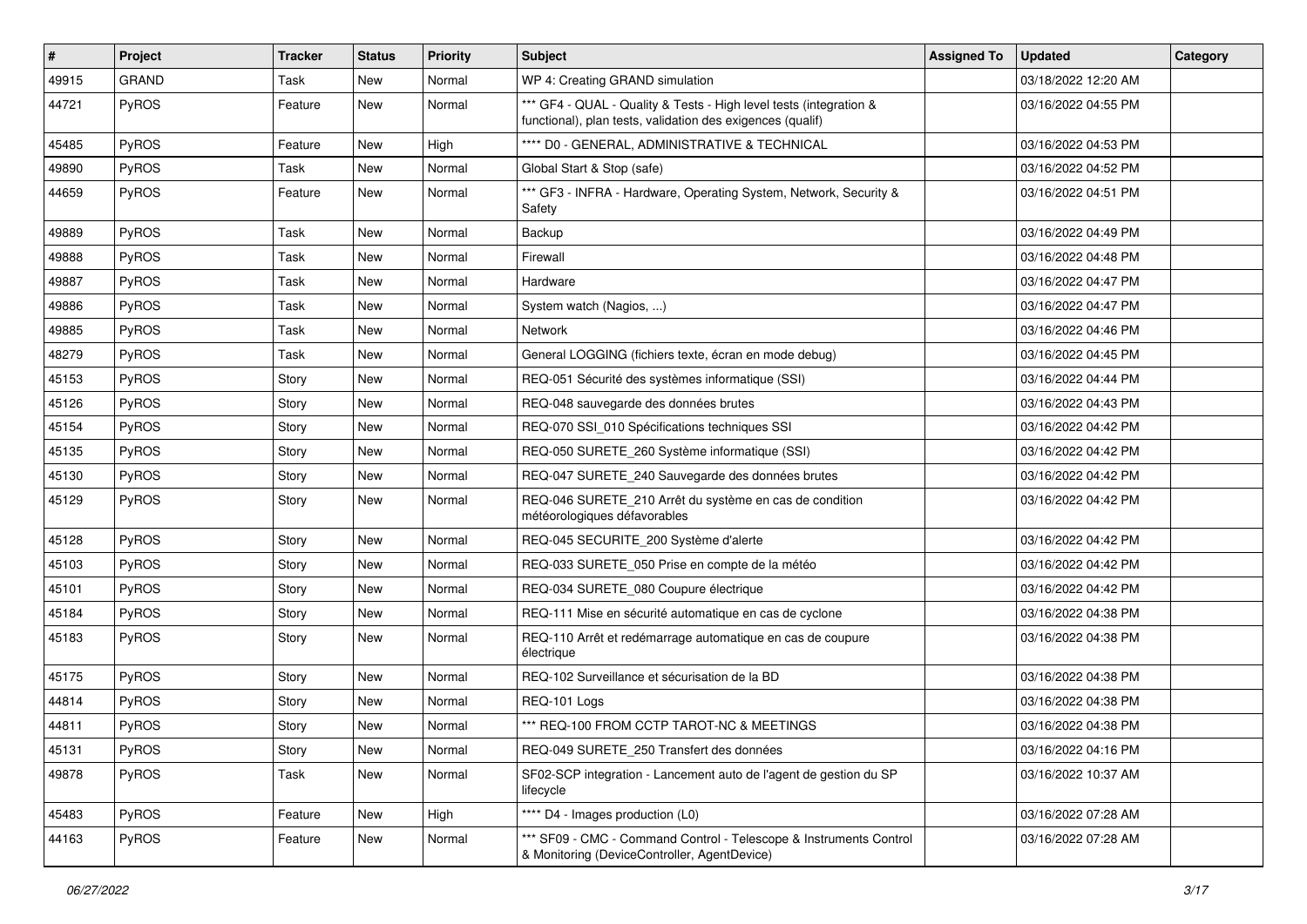| #     | Project      | <b>Tracker</b> | <b>Status</b> | <b>Priority</b> | <b>Subject</b>                                                                           | <b>Assigned To</b>   | <b>Updated</b>      | Category |
|-------|--------------|----------------|---------------|-----------------|------------------------------------------------------------------------------------------|----------------------|---------------------|----------|
| 49876 | <b>PyROS</b> | Task           | New           | Normal          | Guitastro integration                                                                    |                      | 03/16/2022 07:28 AM |          |
| 44148 | PyROS        | Feature        | <b>New</b>    | High            | *** GF2 - INST - Config, Install, udpate, deploy (IRAP, CNES, TAROT)                     |                      | 03/16/2022 07:27 AM |          |
| 49875 | PyROS        | Task           | <b>New</b>    | Normal          | (classic) Installation Guitastro & dependencies                                          |                      | 03/16/2022 07:27 AM |          |
| 48271 | PyROS        | Task           | <b>New</b>    | High            | CLASSIC installation (with venv)                                                         |                      | 03/16/2022 07:27 AM |          |
| 44168 | PyROS        | Task           | New           | High            | (GF2) INSTALL & DEPLOY                                                                   |                      | 03/16/2022 07:27 AM |          |
| 49874 | PyROS        | Task           | New           | Normal          | (docker) Installation Guitastro & dependencies                                           |                      | 03/16/2022 07:26 AM |          |
| 44165 | PyROS        | Feature        | <b>New</b>    | Normal          | *** SF16 - DSH - General monitoring : Dashboard (website)                                |                      | 03/15/2022 11:26 PM |          |
| 49541 | PyROS        | Task           | New           | Normal          | API REST (scripting du website via script pyros_api.py)                                  | Koralewski<br>Alexis | 03/15/2022 11:26 PM |          |
| 45552 | PyROS        | Task           | <b>New</b>    | Normal          | General configuration integration                                                        |                      | 03/15/2022 11:15 PM |          |
| 49871 | PyROS        | Task           | <b>New</b>    | Normal          | Config par défaut (à définir)                                                            |                      | 03/15/2022 11:11 PM |          |
| 49210 | PyROS        | Task           | New           | Normal          | <b>CONFIGURATION GENERALE</b>                                                            |                      | 03/15/2022 11:11 PM |          |
| 49870 | PyROS        | Task           | New           | Normal          | Config générale : logo, pagination, couleurs, options générales, options<br>par feature, |                      | 03/15/2022 11:11 PM |          |
| 49872 | PyROS        | Task           | New           | Normal          | Restauration de la config par défaut                                                     |                      | 03/15/2022 11:10 PM |          |
| 49125 | PyROS        | Task           | New           | Normal          | SF05-SEQ integration                                                                     |                      | 03/15/2022 11:03 PM |          |
| 44661 | PyROS        | Feature        | <b>New</b>    | Normal          | *** SF13 - IAF - Images Fetching (quicklook & download)                                  |                      | 03/15/2022 04:49 PM |          |
| 44164 | PyROS        | Feature        | New           | Normal          | *** SF12 - IAN - Images Analysis (Triton)                                                |                      | 03/15/2022 04:48 PM |          |
| 44584 | PyROS        | Feature        | New           | Normal          | *** SF10 - CAL - Calibration (Dark/Bias/Flat)                                            |                      | 03/15/2022 04:48 PM |          |
| 44162 | PyROS        | Feature        | <b>New</b>    | High            | *** SF08 - EXE (SOX) - Observation Sequence (SO) eXecution                               |                      | 03/15/2022 04:46 PM |          |
| 44160 | PyROS        | Feature        | <b>New</b>    | Normal          | *** SF07 - PLN - Observation Sequences Planning & Scheduling                             |                      | 03/15/2022 04:46 PM |          |
| 44158 | PyROS        | Feature        | <b>New</b>    | Normal          | *** SF06 - ALR - Alerts Management                                                       |                      | 03/15/2022 04:46 PM |          |
| 44161 | PyROS        | Feature        | New           | High            | *** SF04 - SPV - System Coordination & Supervision : Majordome<br>(Conducting) (head)    |                      | 03/15/2022 04:45 PM |          |
| 44514 | PyROS        | Feature        | New           | Normal          | *** SF11 - IPC - Images Processing (Grenouille)                                          | Klotz Alain          | 03/15/2022 04:44 PM |          |
| 44166 | PyROS        | Task           | New           | High            | (GF1) DOCUMENTATION                                                                      |                      | 03/04/2022 11:57 AM |          |
| 44389 | PyROS        | Task           | New           | High            | (GF1) PROJECT MANAGEMENT (REDMINE FORGE) : Features,<br>tasks, gantt, kanban             |                      | 03/04/2022 11:56 AM |          |
| 49543 | PyROS        | Task           | New           | Normal          | Users View (list & 1)                                                                    |                      | 02/23/2022 06:06 PM |          |
| 48270 | PyROS        | Task           | New           | Normal          | SCRIPT INSTALL/UPDATE (PYROS/pyros.py) (uniquement pour la<br>partie install & update)   |                      | 02/23/2022 05:57 PM |          |
| 49250 | PyROS        | Task           | New           | Normal          | <b>CREATE/UPDATE Sequence</b>                                                            |                      | 02/23/2022 12:02 PM |          |
| 44932 | PyROS        | Task           | New           | Normal          | CREATE a Sequence (must be attached to a valid SP)                                       |                      | 02/23/2022 12:02 PM |          |
| 44153 | PyROS        | Feature        | New           | Normal          | *** SF05 - SEQ - Observation Sequences Management                                        | Koralewski<br>Alexis | 02/23/2022 10:45 AM |          |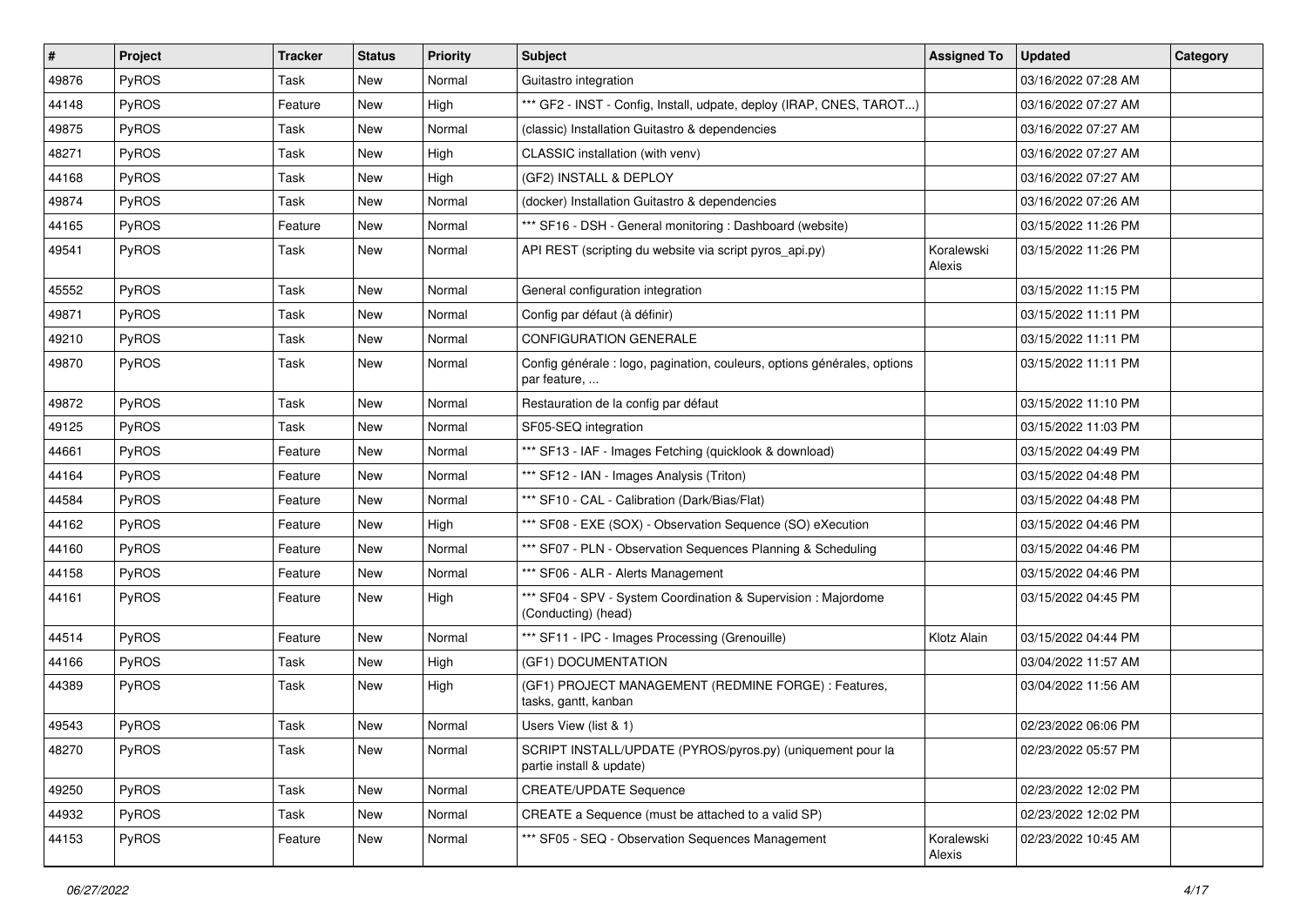| $\vert$ # | Project      | <b>Tracker</b> | <b>Status</b> | <b>Priority</b> | <b>Subject</b>                                                                                                                        | <b>Assigned To</b>     | <b>Updated</b>      | Category  |
|-----------|--------------|----------------|---------------|-----------------|---------------------------------------------------------------------------------------------------------------------------------------|------------------------|---------------------|-----------|
| 47447     | <b>PyROS</b> | Task           | New           | Normal          | (F05) ACTIONS (CRUD), VIEWS, and AUTHORIZATIONS                                                                                       |                        | 02/23/2022 10:45 AM |           |
| 45181     | PyROS        | Story          | New           | Normal          | REQ-108 Pouvoir déposer dans différents systèmes de coordonnées                                                                       |                        | 02/22/2022 04:38 PM |           |
| 44930     | PyROS        | Task           | New           | Normal          | (F05) TESTS & REQUIREMENTS to validate this feature                                                                                   | Koralewski<br>Alexis   | 02/22/2022 03:01 PM |           |
| 45482     | PyROS        | Feature        | New           | High            | **** D3 - Sequences submission & plannig                                                                                              |                        | 02/22/2022 03:01 PM |           |
| 49251     | PyROS        | Task           | New           | Normal          | Test                                                                                                                                  | Koralewski<br>Alexis   | 02/22/2022 02:59 PM |           |
| 49478     | PyROS        | Task           | New           | Normal          | Test                                                                                                                                  | Koralewski<br>Alexis   | 02/22/2022 12:25 PM |           |
| 49253     | PyROS        | Task           | New           | Normal          | READ 1 & list                                                                                                                         |                        | 02/21/2022 03:21 PM |           |
| 49252     | PyROS        | Task           | New           | Normal          | <b>WEB FORM</b>                                                                                                                       |                        | 02/17/2022 01:59 PM |           |
| 49162     | PyROS        | Task           | New           | Normal          | Check sequence validity                                                                                                               | Klotz Alain            | 02/03/2022 10:23 AM |           |
| 44939     | PyROS        | Task           | New           | Normal          | SUBMIT a Seq to planning (status => "submitted")                                                                                      | Koralewski<br>Alexis   | 02/03/2022 10:23 AM |           |
| 44928     | PyROS        | Task           | New           | Normal          | (F05) ENTITIES definition (doc spec) & implementation (DB)                                                                            | Koralewski<br>Alexis   | 02/03/2022 10:13 AM |           |
| 44945     | PyROS        | Task           | New           | Normal          | (READ 1) Sequence detailed view                                                                                                       |                        | 02/03/2022 09:45 AM |           |
| 49247     | PyROS        | Task           | <b>New</b>    | Normal          | State diagram (doc)                                                                                                                   |                        | 02/03/2022 09:34 AM |           |
| 49246     | PyROS        | Task           | New           | Normal          | Sequence Lifecycle (status)                                                                                                           |                        | 02/03/2022 09:34 AM |           |
| 49137     | PyROS        | Task           | New           | Normal          | Integration Guitastro lib                                                                                                             | Klotz Alain            | 02/02/2022 03:27 PM |           |
| 49217     | <b>PyROS</b> | Task           | <b>New</b>    | Normal          | 5 - (L2) Critères de qualité d'image (+ json QUAL)                                                                                    | Klotz Alain            | 02/02/2022 02:37 PM |           |
| 49216     | <b>PyROS</b> | Task           | New           | Normal          | 4 - (L1c) - Combinaison d'images                                                                                                      | Klotz Alain            | 02/02/2022 02:36 PM |           |
| 45484     | PyROS        | Feature        | New           | Normal          | **** D5 - Images management (L1-L2)                                                                                                   |                        | 02/02/2022 02:36 PM |           |
| 49227     | PyROS        | Task           | New           | Normal          | Corrections cosmétiques (de pixels)                                                                                                   | Klotz Alain            | 02/02/2022 02:19 PM |           |
| 49224     | PyROS        | Task           | New           | Normal          | Choisir le bias, le flat, et le dark (en fn des metadata)                                                                             | Klotz Alain            | 02/02/2022 02:19 PM |           |
| 44388     | PyROS        | Task           | New           | High            | (GF2) SOURCE CODE MANAGEMENT (GITLAB)                                                                                                 |                        | 02/02/2022 12:28 PM | Evolution |
| 44393     | <b>PyROS</b> | Task           | New           | Normal          | Back Office (Administration) - Site django admin                                                                                      | Koralewski<br>Alexis   | 02/02/2022 12:07 PM |           |
| 49157     | PyROS        | Task           | New           | Normal          | Super Super Agent qui surveille l'ensemble des super agents sur<br>chaque noeud (?)                                                   |                        | 01/31/2022 12:12 PM |           |
| 49156     | PyROS        | Task           | New           | Normal          | Super Agent qui démarre et stoppe les autres agents, et surveille leur<br>bonne santé (les relance si besoin) => sur chaque noeud (?) |                        | 01/31/2022 12:12 PM |           |
| 49155     | PyROS        | Task           | New           | Normal          | Architecture décentralisée en plusieurs noeuds (communication via BD)                                                                 |                        | 01/31/2022 12:09 PM |           |
| 49151     | PyROS        | Task           | New           | Normal          | Script central (pyros.py)                                                                                                             |                        | 01/31/2022 11:36 AM |           |
| 49150     | PyROS        | Task           | New           | High            | Ajout du script PYROS wrapper sur pyros.py pour gérer proprement<br>tous les contextes d'appel                                        | <b>Pallier Etienne</b> | 01/31/2022 11:36 AM | Evolution |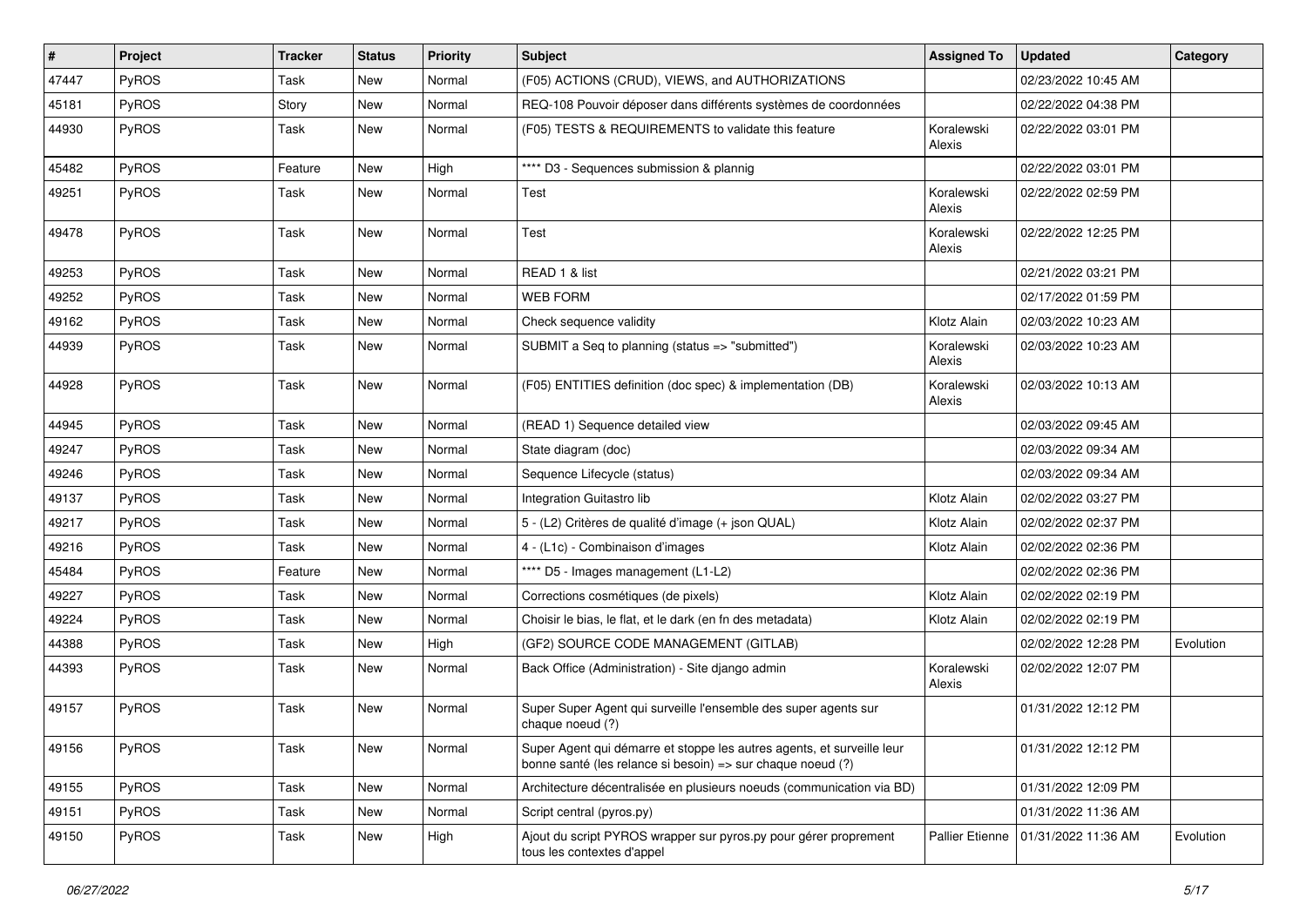| #     | Project      | <b>Tracker</b> | <b>Status</b> | <b>Priority</b> | <b>Subject</b>                                                                                                                                       | <b>Assigned To</b>     | <b>Updated</b>      | Category |
|-------|--------------|----------------|---------------|-----------------|------------------------------------------------------------------------------------------------------------------------------------------------------|------------------------|---------------------|----------|
| 47428 | PyROS        | Task           | New           | Normal          | PK2 (2022-06) - Présentations + RA + Doc LIVRABLES                                                                                                   |                        | 01/31/2022 11:34 AM |          |
| 45790 | <b>PyROS</b> | Task           | <b>New</b>    | Normal          | PK1 (2022-01) - Présentations + RA + Doc LIVRABLES                                                                                                   |                        | 01/31/2022 11:33 AM |          |
| 44151 | PyROS        | Feature        | New           | High            | *** GF1 - PROJ - Project management, documentation, formation des<br>utilisateurs, interfaces, plan de justification de la définition                |                        | 01/31/2022 11:32 AM |          |
| 47439 | PyROS        | Task           | <b>New</b>    | Normal          | PA et PK CNES                                                                                                                                        |                        | 01/31/2022 11:29 AM |          |
| 46781 | PyROS        | Task           | <b>New</b>    | Normal          | (F02) EXIGENCES satisfaites (+ tests mis à jour)                                                                                                     |                        | 01/29/2022 01:27 AM |          |
| 47388 | PyROS        | Task           | <b>New</b>    | High            | (F14) ENTITIES - definition & implementation - CONFIG FILES                                                                                          |                        | 01/29/2022 01:25 AM |          |
| 45004 | PyROS        | Task           | New           | High            | MAIN CONFIG FILE - Décrire dans un fichier texte la configuration<br>complète d'une UNIT (monture) et tous ses composants et instruments<br>associés |                        | 01/29/2022 01:25 AM |          |
| 44172 | PyROS        | Feature        | New           | High            | *** SF14 - OCF - Observatory Unit & Site Configuration                                                                                               |                        | 01/29/2022 01:24 AM |          |
| 46788 | PyROS        | Task           | <b>New</b>    | Normal          | (F14) EXIGENCES satisfaites (+ tests mis à jour)                                                                                                     |                        | 01/29/2022 01:24 AM |          |
| 47387 | PyROS        | Task           | <b>New</b>    | Normal          | (F14) CRUD config                                                                                                                                    |                        | 01/29/2022 01:24 AM |          |
| 45748 | PyROS        | Task           | <b>New</b>    | Normal          | Définir Accesseurs (getX())                                                                                                                          |                        | 01/29/2022 01:21 AM |          |
| 48278 | PyROS        | Task           | <b>New</b>    | High            | AGENT général (dont dépendent tous les agents et AgentDevices)                                                                                       |                        | 01/29/2022 01:05 AM |          |
| 45040 | PyROS        | Task           | New           | High            | NEW Agent v2 basé sur new config yaml (base pour F09)                                                                                                | <b>Pallier Etienne</b> | 01/29/2022 01:04 AM |          |
| 49136 | PyROS        | Task           | <b>New</b>    | Normal          | GF04-SECU - Logging integration                                                                                                                      |                        | 01/29/2022 12:54 AM |          |
| 49134 | PyROS        | Task           | <b>New</b>    | Normal          | SF14-OBC integration                                                                                                                                 |                        | 01/29/2022 12:52 AM |          |
| 49123 | PyROS        | Task           | New           | Normal          | SF03-ENV integration                                                                                                                                 |                        | 01/29/2022 12:50 AM |          |
| 49122 | PyROS        | Task           | New           | Normal          | SF02-SCP integration                                                                                                                                 |                        | 01/29/2022 12:50 AM |          |
| 49121 | PyROS        | Task           | <b>New</b>    | Normal          | SF01-USR integration                                                                                                                                 |                        | 01/29/2022 12:50 AM |          |
| 49120 | PyROS        | Task           | <b>New</b>    | Normal          | General Design (structure, design, responsive, CSS)                                                                                                  |                        | 01/29/2022 12:50 AM |          |
| 49132 | PyROS        | Task           | <b>New</b>    | Normal          | SF12-IAN integration                                                                                                                                 |                        | 01/29/2022 12:48 AM |          |
| 49135 | PyROS        | Task           | <b>New</b>    | Normal          | SF15-SST integration                                                                                                                                 |                        | 01/29/2022 12:48 AM |          |
| 49133 | PyROS        | Task           | <b>New</b>    | Normal          | SF13-IAF integration                                                                                                                                 |                        | 01/29/2022 12:47 AM |          |
| 49131 | PyROS        | Task           | New           | Normal          | SF11-IPC integration                                                                                                                                 |                        | 01/29/2022 12:46 AM |          |
| 49130 | PyROS        | Task           | New           | Normal          | SF10-CAL integration                                                                                                                                 |                        | 01/29/2022 12:46 AM |          |
| 49129 | PyROS        | Task           | <b>New</b>    | Normal          | SF09-CMC integration                                                                                                                                 |                        | 01/29/2022 12:46 AM |          |
| 49128 | PyROS        | Task           | New           | Normal          | SF08-EXE integration                                                                                                                                 |                        | 01/29/2022 12:45 AM |          |
| 49127 | PyROS        | Task           | New           | Normal          | SF07-PLN integration                                                                                                                                 |                        | 01/29/2022 12:45 AM |          |
| 49126 | PyROS        | Task           | New           | Normal          | SF06-ALR integration                                                                                                                                 |                        | 01/29/2022 12:45 AM |          |
| 49124 | PyROS        | Task           | New           | Normal          | SF04-SPV integration                                                                                                                                 |                        | 01/29/2022 12:44 AM |          |
| 48784 | XLDP         | <b>Bug</b>     | New           | Normal          | Jobs en erreurs depuis le 19/01 19h30                                                                                                                |                        | 01/20/2022 10:12 AM |          |
| 48758 | Lablnvent    | Task           | New           | Immediate       | Modifs demandées par C. Feugeade le 18/1/22                                                                                                          | Pallier Etienne        | 01/19/2022 04:22 PM |          |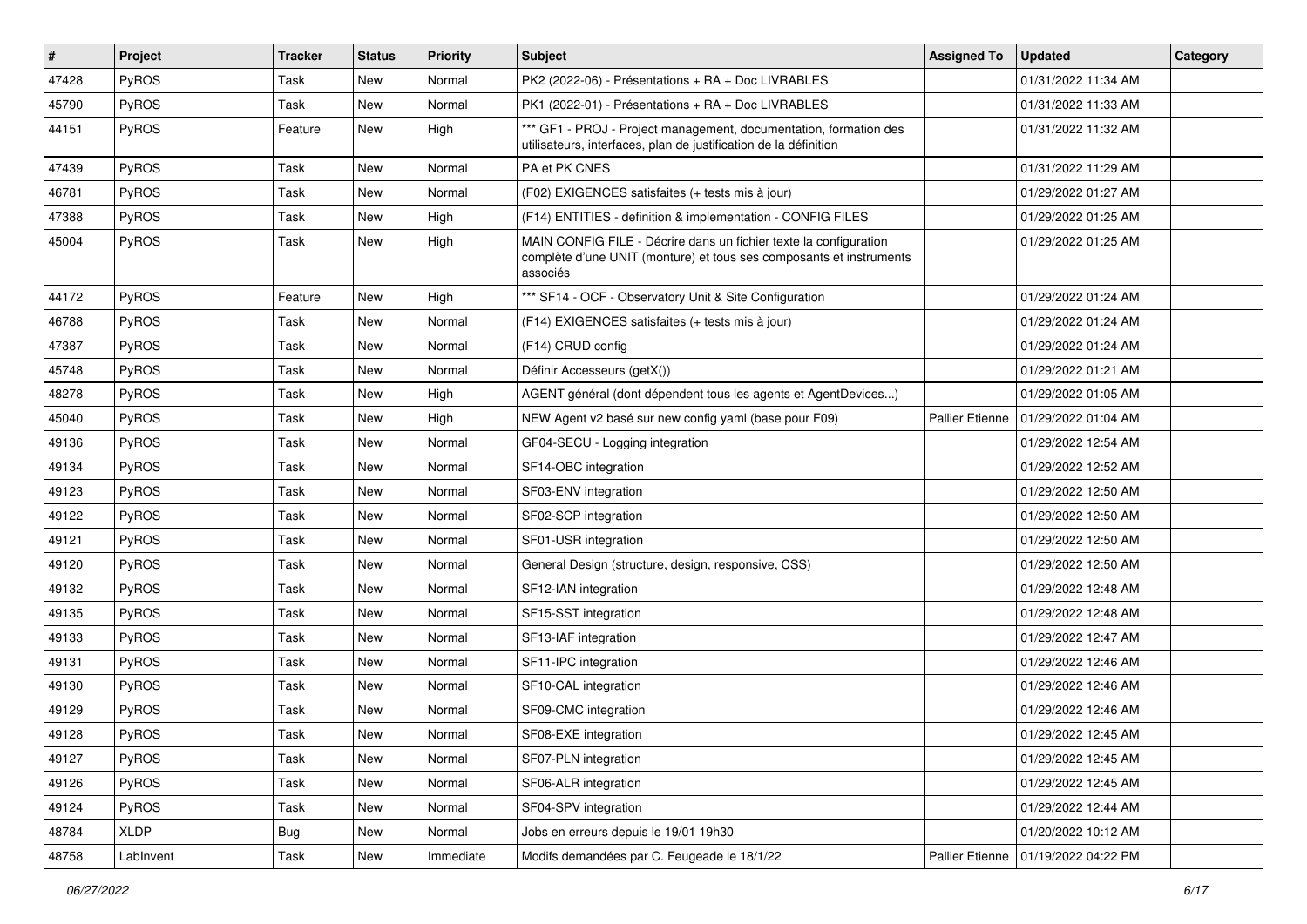| $\vert$ # | Project      | <b>Tracker</b> | <b>Status</b> | <b>Priority</b> | <b>Subject</b>                                                                                       | <b>Assigned To</b>     | <b>Updated</b>      | Category |
|-----------|--------------|----------------|---------------|-----------------|------------------------------------------------------------------------------------------------------|------------------------|---------------------|----------|
| 48757     | LabInvent    | Feature        | New           | Immediate       | *** F - DIVERS TODO (à dispatcher)                                                                   | <b>Pallier Etienne</b> | 01/19/2022 04:12 PM |          |
| 47860     | LabInvent    | Feature        | New           | Immediate       | *** F - ENTITY - Materiels                                                                           |                        | 01/19/2022 03:51 PM |          |
| 47960     | LabInvent    | Task           | New           | Immediate       | <b>CHAMPS</b>                                                                                        |                        | 01/19/2022 03:51 PM |          |
| 47890     | LabInvent    | Task           | New           | High            | Commander (demande achat)                                                                            |                        | 01/19/2022 03:48 PM |          |
| 44915     | <b>PyROS</b> | Task           | New           | Normal          | Changer le mode du système : passer en mode manuel (maintenance)<br>ou automatique                   |                        | 12/15/2021 07:37 AM |          |
| 44919     | PyROS        | Task           | New           | Normal          | Sauvegarder (logger) les différents changements d'état                                               |                        | 12/15/2021 07:37 AM |          |
| 44922     | PyROS        | Task           | New           | Normal          | (F04) AUTHORIZATIONS for this feature (who can do what) :<br>documentation & implementation          |                        | 12/15/2021 07:37 AM |          |
| 44923     | PyROS        | Task           | New           | Normal          | (F04) TESTS to validate this feature                                                                 |                        | 12/15/2021 07:36 AM |          |
| 44924     | <b>PyROS</b> | Task           | New           | Normal          | (F04) ENTITIES - definition & implementation                                                         |                        | 12/15/2021 07:36 AM |          |
| 44906     | PyROS        | Task           | New           | Normal          | Compute and save Observing conditions                                                                |                        | 12/15/2021 07:35 AM |          |
| 44904     | PyROS        | Task           | New           | Normal          | Compute, save, and provide higher level (useful) parameters and<br>synthesis from multiple detectors |                        | 12/15/2021 07:34 AM |          |
| 44903     | <b>PyROS</b> | Task           | New           | Normal          | Save raw data                                                                                        |                        | 12/15/2021 07:34 AM |          |
| 44902     | PyROS        | Task           | New           | Normal          | Fix raw data                                                                                         |                        | 12/15/2021 07:33 AM |          |
| 44901     | PyROS        | Task           | New           | Normal          | Get PLC mode changes (off/manu/auto) and alarms (intrusion, e_stop),<br>and save them                |                        | 12/15/2021 07:33 AM |          |
| 44900     | PyROS        | Task           | New           | Normal          | Read (from PLC and sensors) INSIDE environmental data (doors,<br>lights) for human safety            |                        | 12/15/2021 07:33 AM |          |
| 47386     | PyROS        | Task           | New           | Normal          | (F03) Initial data (fixture)                                                                         |                        | 12/15/2021 07:32 AM |          |
| 44898     | <b>PyROS</b> | Task           | New           | Normal          | (F03) ENTITIES (& properties) to be defined                                                          |                        | 12/15/2021 07:32 AM |          |
| 44880     | PyROS        | Task           | New           | Normal          | (F03) TESTS to validate this feature                                                                 |                        | 12/15/2021 07:32 AM |          |
| 44879     | PyROS        | Task           | New           | Normal          | (F03) AUTHORIZATIONS for this feature (who can do what) :<br>documentation & implementation          |                        | 12/15/2021 07:32 AM |          |
| 44899     | PyROS        | Task           | New           | Normal          | Read (from PLC and sensors) OUTSIDE environmental data<br>(weather) for instruments security         |                        | 12/14/2021 04:54 PM |          |
| 48280     | PyROS        | Task           | New           | Normal          | Agent dérivé de l'Agent général (ex: AgentA, AgentB, AgentC, ou<br>AgentM pour le envmonitoring)     |                        | 12/14/2021 03:00 PM |          |
| 48307     | PyROS        | Task           | New           | Normal          | Send, Receive, and Process Commands (Agent <= > Agent)                                               |                        | 12/14/2021 02:57 PM |          |
| 48290     | PyROS        | Task           | New           | Normal          | Auto mode                                                                                            |                        | 12/14/2021 12:35 PM |          |
| 44999     | <b>PyROS</b> | Task           | New           | Normal          | Execution                                                                                            |                        | 12/14/2021 12:35 PM |          |
| 45047     | PyROS        | Task           | New           | Normal          | Piloter le telescope en mode manuel depuis le Dashboard                                              | <b>Pallier Etienne</b> | 12/14/2021 12:34 PM |          |
| 45046     | PyROS        | Task           | New           | Normal          | Manual mode                                                                                          |                        | 12/14/2021 12:34 PM |          |
| 44998     | PyROS        | Task           | New           | Normal          | Monitoring: Check & log continuously instrument (or telescope) status                                |                        | 12/14/2021 12:33 PM |          |
| 44997     | PyROS        | Task           | New           | Normal          | Start & Stop                                                                                         |                        | 12/14/2021 12:33 PM |          |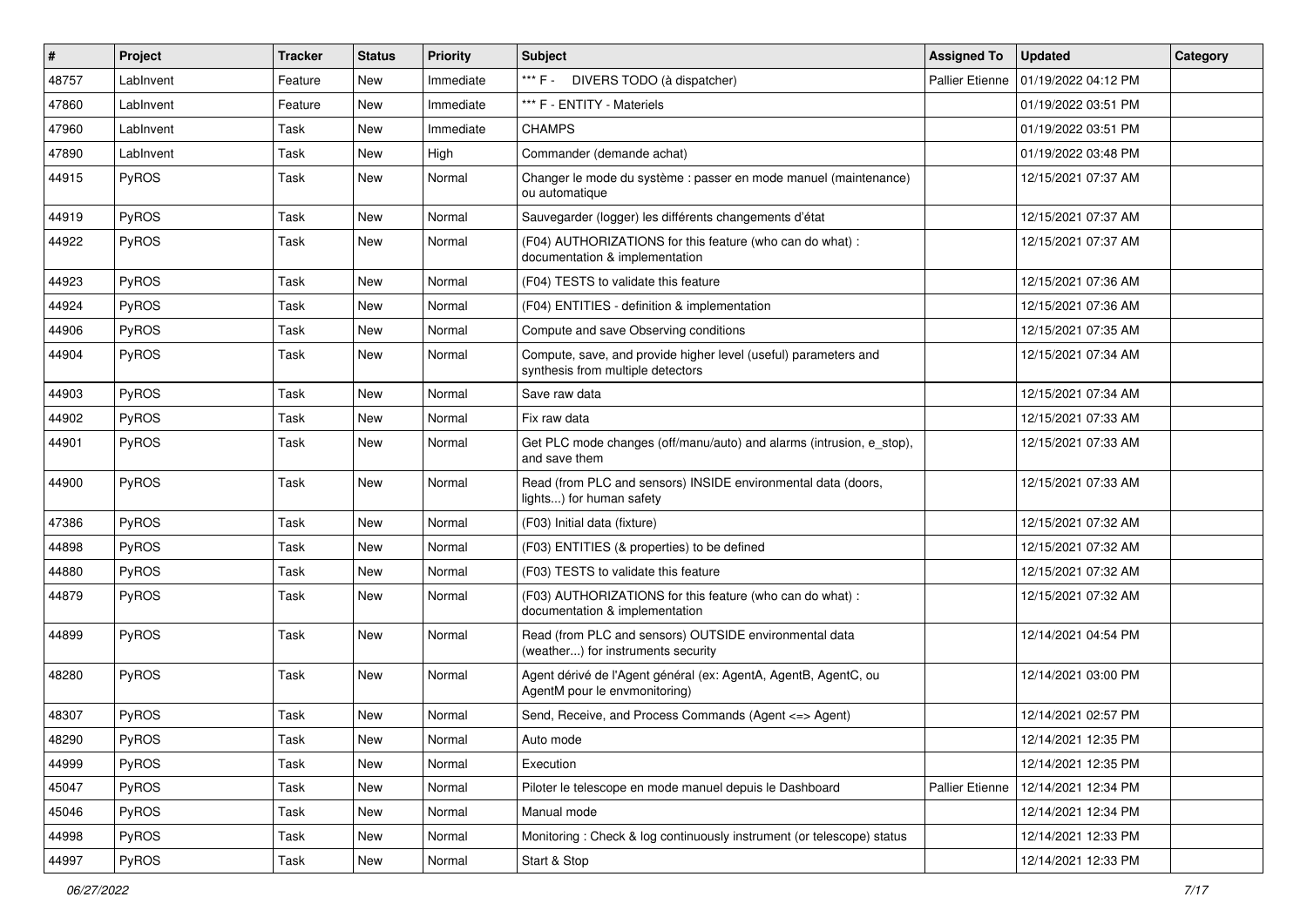| $\vert$ # | Project      | <b>Tracker</b> | <b>Status</b> | <b>Priority</b> | <b>Subject</b>                                                                                                 | <b>Assigned To</b>   | <b>Updated</b>      | Category |
|-----------|--------------|----------------|---------------|-----------------|----------------------------------------------------------------------------------------------------------------|----------------------|---------------------|----------|
| 44993     | <b>PyROS</b> | Task           | New           | Normal          | (F09) ENTITIES definition & implementation                                                                     |                      | 12/14/2021 12:33 PM |          |
| 47393     | PyROS        | Task           | New           | Normal          | Device Config file (cf F14)                                                                                    |                      | 12/14/2021 12:33 PM |          |
| 47392     | PyROS        | Task           | New           | Normal          | Device Commands Grammar (Generic & Native)                                                                     |                      | 12/14/2021 12:32 PM |          |
| 47391     | PyROS        | Task           | New           | Normal          | Device Simulator (DeviceSimulator)                                                                             |                      | 12/14/2021 12:32 PM |          |
| 48289     | PyROS        | Task           | New           | Normal          | Entity (AgentDevice class)                                                                                     |                      | 12/14/2021 12:32 PM |          |
| 47390     | <b>PyROS</b> | Task           | New           | Normal          | Device Agent (AgentDevice) (de type Agent)                                                                     |                      | 12/14/2021 12:32 PM |          |
| 48288     | PyROS        | Task           | <b>New</b>    | Normal          | Entity (DeviceController class)                                                                                |                      | 12/14/2021 12:31 PM |          |
| 47389     | PyROS        | Task           | New           | Normal          | Device Controller (DeviceController)                                                                           |                      | 12/14/2021 12:29 PM |          |
| 48287     | PyROS        | Task           | New           | Normal          | cRuD (only Read & Delete) - View (& Kill) currently running Agents                                             |                      | 12/14/2021 12:26 PM |          |
| 48286     | PyROS        | Task           | New           | Normal          | Lancement auto et gestion des éventuels AgentDevices associés                                                  |                      | 12/14/2021 12:22 PM |          |
| 48285     | PyROS        | Task           | New           | Normal          | Lancement auto et gestion du DeviceController associé                                                          |                      | 12/14/2021 12:22 PM |          |
| 48284     | PyROS        | Task           | New           | Normal          | Lancement auto et gestion des Components associés (qui sont aussi<br>des DeviceController)                     |                      | 12/14/2021 12:20 PM |          |
| 46787     | PyROS        | Task           | New           | Normal          | (F09) REQUIREMENTS validated (+ tests udpated)                                                                 |                      | 12/14/2021 12:18 PM |          |
| 44994     | PyROS        | Task           | New           | Normal          | (F09) AUTHORIZATIONS for this feature (who can do what) : doc &<br>implem.                                     |                      | 12/14/2021 12:15 PM |          |
| 45340     | PyROS        | Task           | New           | Normal          | <b>INITIAL DATA (fixtures)</b>                                                                                 | Koralewski<br>Alexis | 12/14/2021 12:09 PM |          |
| 44329     | PyROS        | Task           | New           | High            | Migration gitlab sur IN2P3                                                                                     |                      | 12/14/2021 12:08 PM |          |
| 45043     | PyROS        | Task           | New           | High            | Démo IRAP (install classique ?) + retrouver ancienne utilisation de<br>PlcConfig                               | Pallier Etienne      | 12/14/2021 12:00 PM |          |
| 48273     | PyROS        | Task           | New           | Normal          | version DEV guitalens - instance docker sur serveur guitalens                                                  |                      | 12/14/2021 11:46 AM |          |
| 48276     | PyROS        | Task           | <b>New</b>    | Normal          | Scripts d'installation docker                                                                                  |                      | 12/14/2021 11:44 AM |          |
| 48274     | PyROS        | Task           | New           | Normal          | version TEST TNC France - instance docker de test en France                                                    |                      | 12/14/2021 11:42 AM |          |
| 48275     | PyROS        | Task           | New           | Normal          | version PROD TNC Nouvelle Calédonie - instance docker de production<br>sur site final                          |                      | 12/14/2021 11:42 AM |          |
| 47957     | LabInvent    | Feature        | New           | Normal          | *** F - ENTITY - Les GROUPES (de User ou Materiel) : Thématique,<br>Métier, Projet, Site (+ Pole ou Service ?) |                      | 12/13/2021 11:12 AM |          |
| 47861     | LabInvent    | Feature        | New           | Urgent          | *** F - ENTITY - Suivis (de Materiel ou User)                                                                  |                      | 12/13/2021 11:10 AM |          |
| 47862     | LabInvent    | Feature        | New           | Normal          | *** F - ENTITY - Prets (de Materiel)                                                                           |                      | 12/13/2021 11:10 AM |          |
| 47895     | LabInvent    | Feature        | New           | Normal          | *** F - ENTITY - Documents attachés (à Materiel ou Suivi)                                                      |                      | 12/13/2021 11:09 AM |          |
| 47866     | LabInvent    | Feature        | New           | Urgent          | *** F - Installation                                                                                           |                      | 12/13/2021 11:08 AM |          |
| 48223     | LabInvent    | Task           | New           | Normal          | instance perso (docker)                                                                                        |                      | 12/13/2021 11:08 AM |          |
| 47947     | LabInvent    | Task           | New           | High            | docker only                                                                                                    |                      | 12/13/2021 11:07 AM |          |
| 47926     | LabInvent    | Task           | New           | High            | Instance DEMO docker - à installer sur hyp2 puis sur VM pweb3                                                  |                      | 12/13/2021 11:07 AM |          |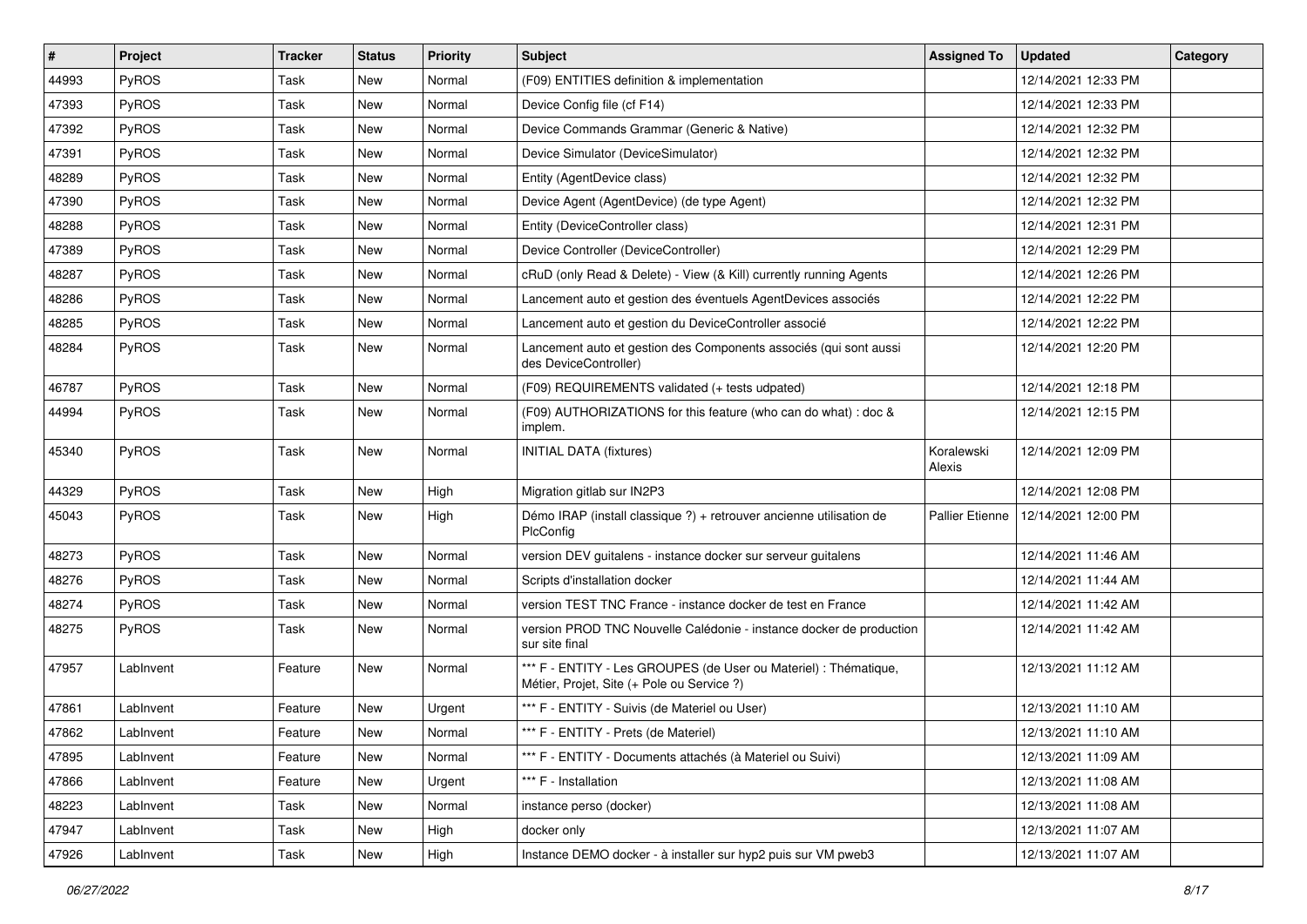| $\sharp$ | Project   | <b>Tracker</b> | <b>Status</b> | <b>Priority</b> | <b>Subject</b>                                                                  | <b>Assigned To</b> | <b>Updated</b>      | Category |
|----------|-----------|----------------|---------------|-----------------|---------------------------------------------------------------------------------|--------------------|---------------------|----------|
| 47865    | LabInvent | Feature        | New           | Normal          | *** F - Configuration générale                                                  |                    | 12/13/2021 11:06 AM |          |
| 48222    | LabInvent | Task           | <b>New</b>    | Normal          | (NEW func) Gérer Suivi d'un User                                                |                    | 12/13/2021 10:39 AM |          |
| 48005    | Lablnvent | Task           | <b>New</b>    | Normal          | <b>Bugfix toutes les Deprecated Errors</b>                                      |                    | 12/06/2021 02:37 PM |          |
| 47869    | LabInvent | Feature        | New           | Normal          | *** F - Tests                                                                   |                    | 12/06/2021 02:28 PM |          |
| 47946    | Lablnvent | Task           | <b>New</b>    | Normal          | classic only                                                                    |                    | 12/03/2021 09:50 AM |          |
| 47921    | LabInvent | Feature        | New           | Immediate       | *** F - Framework CakePhp                                                       |                    | 12/02/2021 04:45 PM |          |
| 47922    | LabInvent | Task           | <b>New</b>    | Immediate       | Passer directement à v3.LAST (3.10.1)                                           |                    | 12/02/2021 04:45 PM |          |
| 47875    | LabInvent | Feature        | New           | Urgent          | *** F - ENTITY GÉNÉRIQUE - Actions & Vues génériques (&<br>Refactorisation)     |                    | 12/01/2021 11:21 AM |          |
| 47905    | Lablnvent | Task           | New           | Urgent          | Read (index & view) (generic)                                                   |                    | 12/01/2021 11:21 AM |          |
| 47899    | LabInvent | Task           | <b>New</b>    | Urgent          | view (generic)                                                                  |                    | 12/01/2021 11:21 AM |          |
| 47903    | Lablnvent | Task           | <b>New</b>    | Urgent          | Rappels automatiques pour les suivis récurrents (périodiques)                   |                    | 12/01/2021 11:17 AM |          |
| 47901    | Lablnvent | Task           | New           | Urgent          | Read (view & index)                                                             |                    | 12/01/2021 11:17 AM |          |
| 47873    | LabInvent | Task           | <b>New</b>    | Normal          | Model (Entity & Table)                                                          |                    | 12/01/2021 09:37 AM |          |
| 47966    | LabInvent | Task           | <b>New</b>    | Normal          | Ajouter test Commande (avec devis joint)                                        |                    | 11/30/2021 04:17 PM |          |
| 47912    | Lablnvent | Task           | <b>New</b>    | High            | (VUE) Elements et Helper                                                        |                    | 11/30/2021 03:51 PM |          |
| 47914    | Lablnvent | Task           | New           | High            | index (generic)                                                                 |                    | 11/30/2021 03:50 PM |          |
| 47906    | Lablnvent | Task           | <b>New</b>    | Urgent          | Champs virtuels                                                                 |                    | 11/30/2021 03:50 PM |          |
| 47897    | LabInvent | Task           | New           | High            | *** F - Stats (Users)                                                           |                    | 11/30/2021 03:48 PM |          |
| 47942    | LabInvent | Task           | <b>New</b>    | High            | index (generic)                                                                 |                    | 11/30/2021 03:48 PM |          |
| 47937    | Lablnvent | Task           | New           | High            | Read (index & view) (generic ?)                                                 |                    | 11/30/2021 03:48 PM |          |
| 47927    | LabInvent | Task           | <b>New</b>    | High            | A gérer via fichier conf YAML                                                   |                    | 11/30/2021 03:47 PM |          |
| 47867    | Lablnvent | Task           | New           | High            | *** F - Autorisations (Users)                                                   |                    | 11/30/2021 03:47 PM |          |
| 47886    | LabInvent | Task           | New           | Urgent          | <b>Notifications</b>                                                            |                    | 11/30/2021 03:45 PM |          |
| 47874    | Lablnvent | Task           | <b>New</b>    | Urgent          | <b>Stats</b>                                                                    |                    | 11/30/2021 03:44 PM |          |
| 47878    | Lablnvent | Task           | New           | High            | Autres                                                                          |                    | 11/30/2021 03:44 PM |          |
| 47884    | LabInvent | Task           | <b>New</b>    | High            | partitionnement par Site (besoin IP2I/LMA)                                      |                    | 11/30/2021 03:43 PM |          |
| 47877    | LabInvent | Task           | <b>New</b>    | High            | find (search)                                                                   |                    | 11/30/2021 03:43 PM |          |
| 47863    | LabInvent | Feature        | New           | High            | *** F - ENTITY - Users                                                          |                    | 11/30/2021 03:43 PM |          |
| 47952    | Lablnvent | Task           | New           | High            | Ecran d'accueil à restructurer                                                  |                    | 11/30/2021 03:43 PM |          |
| 47936    | LabInvent | Task           | New           | High            | 3-4 - TBO & ARCHIVED                                                            |                    | 11/30/2021 03:43 PM |          |
| 47934    | Lablnvent | Task           | New           | High            | LIFECYCLE (Status) : CREATED => (TBO) => VALIDATED => TBA =><br><b>ARCHIVED</b> |                    | 11/30/2021 03:43 PM |          |
| 47882    | LabInvent | Task           | New           | High            | Delete - delete                                                                 |                    | 11/30/2021 03:42 PM |          |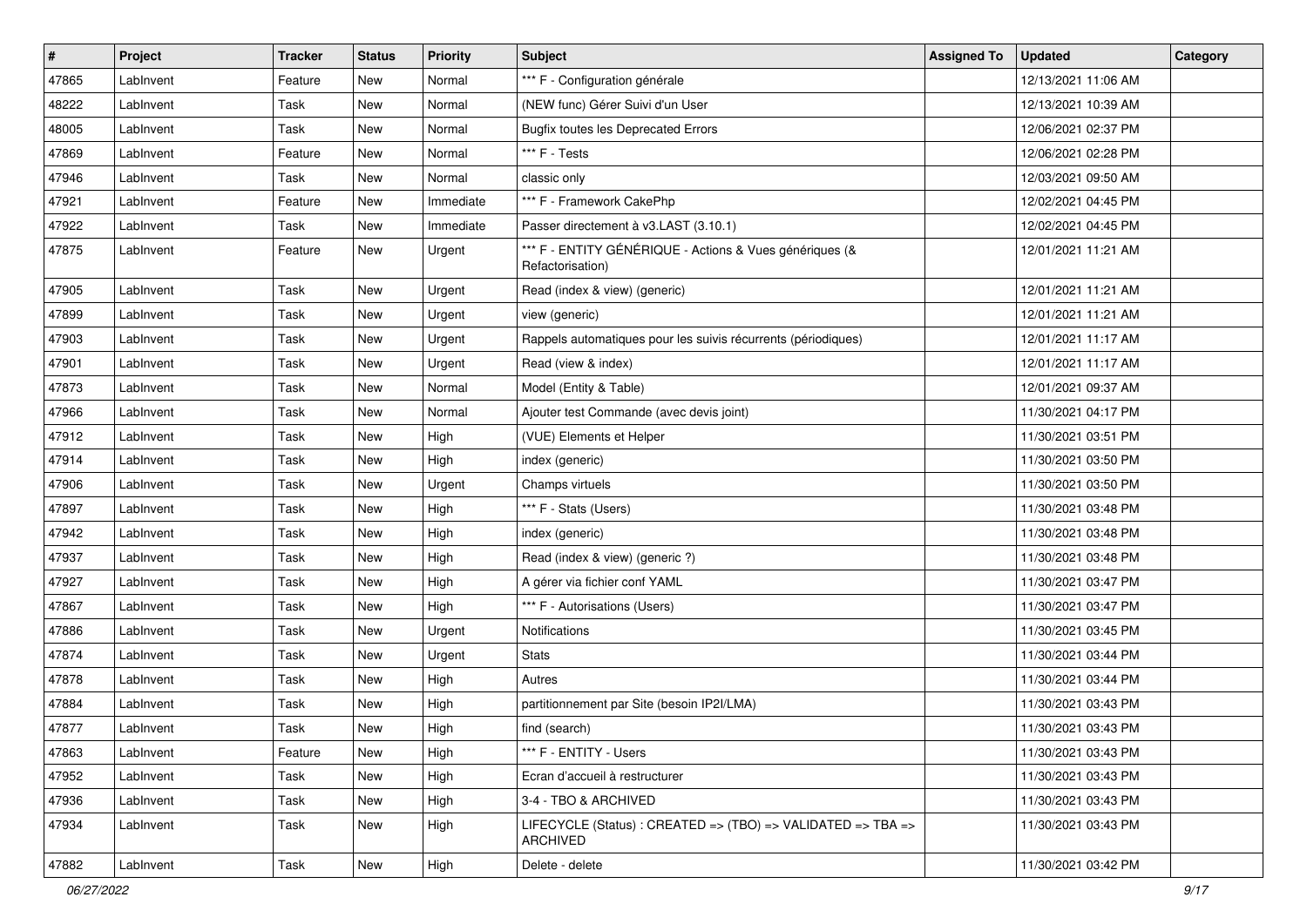| #     | Project   | <b>Tracker</b> | <b>Status</b> | <b>Priority</b> | <b>Subject</b>                                                                            | <b>Assigned To</b> | <b>Updated</b>      | Category |
|-------|-----------|----------------|---------------|-----------------|-------------------------------------------------------------------------------------------|--------------------|---------------------|----------|
| 47881 | LabInvent | Task           | <b>New</b>    | High            | Read - view                                                                               |                    | 11/30/2021 03:42 PM |          |
| 47876 | LabInvent | Task           | <b>New</b>    | High            | CRUD                                                                                      |                    | 11/30/2021 03:42 PM |          |
| 47872 | Lablnvent | Task           | <b>New</b>    | High            | Actions & Vues                                                                            |                    | 11/30/2021 03:42 PM |          |
| 47879 | LabInvent | Task           | <b>New</b>    | High            | Create/Update - add_edit                                                                  |                    | 11/30/2021 03:42 PM |          |
| 47870 | Lablnvent | Task           | New           | Normal          | Tests (Materiels)                                                                         |                    | 11/30/2021 03:38 PM |          |
| 47962 | LabInvent | Task           | New           | Urgent          | (IRAP only) re-install inventirap avec php7                                               |                    | 11/30/2021 03:17 PM |          |
| 47951 | LabInvent | Feature        | <b>New</b>    | Normal          | *** F - Etiquettes & Imprimantes                                                          |                    | 11/30/2021 01:42 PM |          |
| 47913 | Lablnvent | Task           | New           | Normal          | ROLES (profils)                                                                           |                    | 11/30/2021 01:39 PM |          |
| 47868 | Lablnvent | Task           | <b>New</b>    | Normal          | *** F - Super Entité (AppController, AppTable)                                            |                    | 11/30/2021 01:34 PM |          |
| 47885 | Lablnvent | Task           | New           | Normal          | filtrage (voir formulaire index)                                                          |                    | 11/30/2021 01:30 PM |          |
| 47883 | LabInvent | Task           | <b>New</b>    | Normal          | formulaire de recherche multi-critères                                                    |                    | 11/30/2021 01:30 PM |          |
| 47871 | Lablnvent | Task           | New           | Normal          | Autorisations                                                                             |                    | 11/30/2021 01:29 PM |          |
| 47954 | Lablnvent | Task           | New           | Normal          | 1 - CREATED                                                                               |                    | 11/30/2021 01:27 PM |          |
| 47953 | LabInvent | Task           | <b>New</b>    | Normal          | 2a - TOBEORDERED (optionnel)                                                              |                    | 11/30/2021 01:27 PM |          |
| 47935 | LabInvent | Task           | <b>New</b>    | Normal          | 2b - VALIDATED                                                                            |                    | 11/30/2021 01:27 PM |          |
| 47930 | Lablnvent | Task           | New           | Normal          | *** F - ENTITY - QrCode                                                                   |                    | 11/30/2021 01:26 PM |          |
| 47907 | LabInvent | Task           | New           | Normal          | *** F - Config YAML (champs materiels) : champs obligatoires,<br>recommandés, ou readonly |                    | 11/30/2021 01:25 PM |          |
| 47893 | LabInvent | Task           | New           | Normal          | <b>Views</b>                                                                              |                    | 11/30/2021 01:21 PM |          |
| 47889 | Lablnvent | Task           | <b>New</b>    | Normal          | Changer statut - setStatusTo*()                                                           |                    | 11/30/2021 01:19 PM |          |
| 47880 | Lablnvent | Task           | New           | Normal          | Read - index                                                                              |                    | 11/30/2021 01:16 PM |          |
| 47932 | Lablnvent | Feature        | New           | Normal          | *** F - DOC (documentation)                                                               |                    | 11/30/2021 01:10 PM |          |
| 47864 | LabInvent | Feature        | New           | Normal          | *** F - ENTITY - Autres                                                                   |                    | 11/30/2021 12:57 PM |          |
| 47959 | LabInvent | Task           | New           | Normal          | *** F - ENTITY - Fournisseurs                                                             |                    | 11/30/2021 12:57 PM |          |
| 47958 | Lablnvent | Task           | <b>New</b>    | Normal          | delete (generic)                                                                          |                    | 11/30/2021 12:47 PM |          |
| 47950 | Lablnvent | Task           | <b>New</b>    | Normal          | DB complète à mettre à jour                                                               |                    | 11/30/2021 12:26 PM |          |
| 47945 | LabInvent | Task           | <b>New</b>    | Normal          | <b>ALL</b>                                                                                |                    | 11/30/2021 12:23 PM |          |
| 47925 | LabInvent | Task           | <b>New</b>    | Normal          | (après cakephp v4) Passer à Php 8                                                         |                    | 11/30/2021 11:48 AM |          |
| 47924 | LabInvent | Task           | New           | Normal          | (après 3.9) Passer à v4                                                                   |                    | 11/30/2021 11:48 AM |          |
| 47911 | LabInvent | Task           | New           | Normal          | Create/Update (add_edit generic)                                                          |                    | 11/30/2021 11:04 AM |          |
| 44878 | PyROS     | Task           | New           | Normal          | (F02) TESTS to validate this feature                                                      |                    | 11/03/2021 09:16 AM |          |
| 45811 | PyROS     | Task           | New           | Normal          | SP update                                                                                 |                    | 11/03/2021 09:16 AM |          |
| 45816 | PyROS     | Task           | New           | Normal          | SP Delete                                                                                 |                    | 10/28/2021 08:35 AM |          |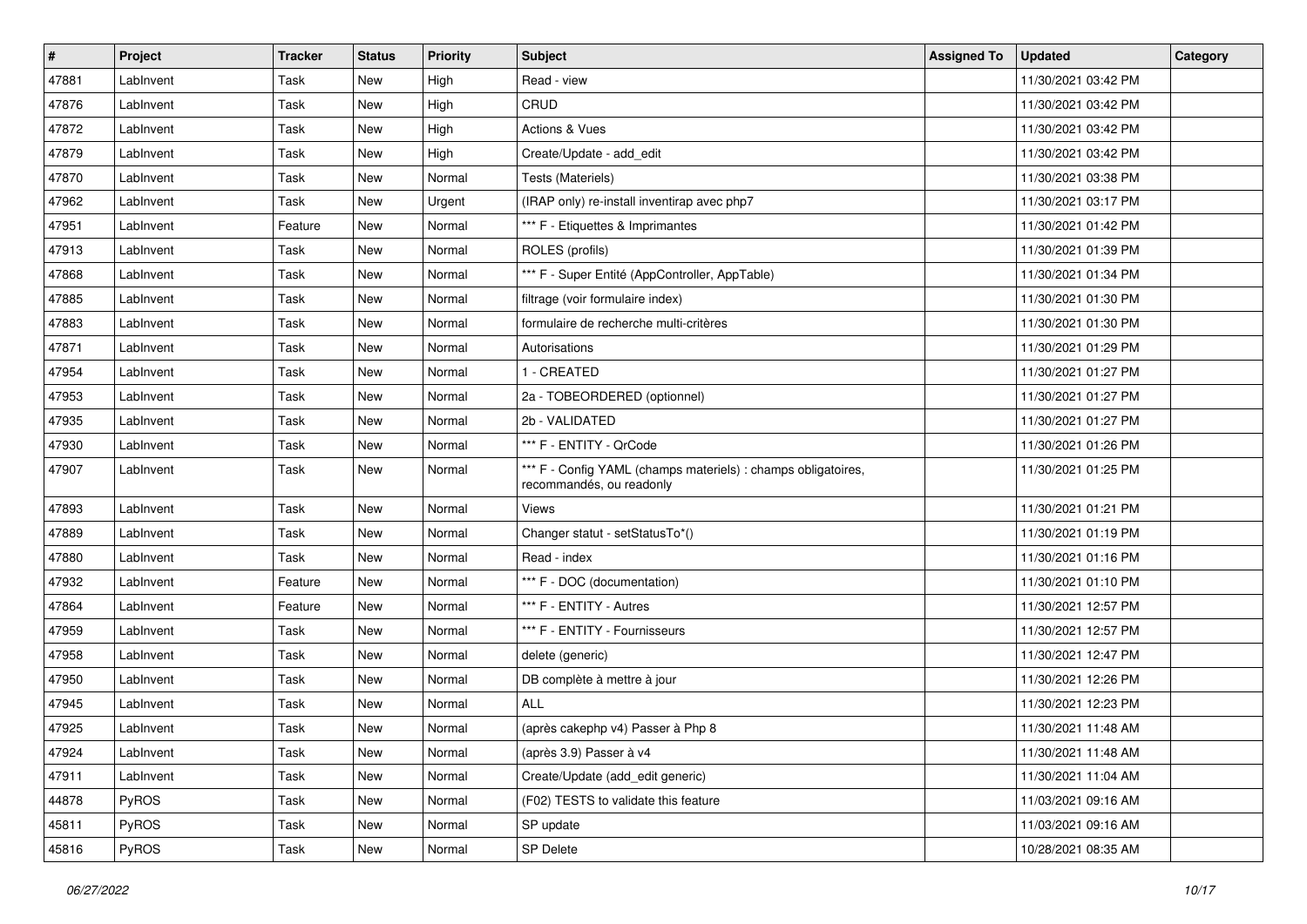| $\sharp$ | Project      | <b>Tracker</b> | <b>Status</b> | <b>Priority</b> | <b>Subject</b>                                                | <b>Assigned To</b>   | <b>Updated</b>      | Category |
|----------|--------------|----------------|---------------|-----------------|---------------------------------------------------------------|----------------------|---------------------|----------|
| 45810    | <b>PyROS</b> | Task           | New           | Normal          | SP Read (view list and view 1)                                |                      | 10/27/2021 02:47 PM |          |
| 45809    | PyROS        | Task           | <b>New</b>    | Normal          | SP Create                                                     |                      | 10/27/2021 08:42 AM |          |
| 45018    | PyROS        | Task           | New           | High            | Définir config pour TNC (4 channels Cam)                      | Klotz Alain          | 10/12/2021 08:52 AM |          |
| 44886    | PyROS        | Task           | <b>New</b>    | Normal          | (F01) ENTITIES - definition & implementation                  |                      | 10/12/2021 07:50 AM |          |
| 44842    | PyROS        | Task           | New           | Normal          | <b>USER</b>                                                   |                      | 10/12/2021 07:50 AM |          |
| 47401    | PyROS        | Task           | New           | Normal          | FUNCTIONAL TESTS - Each FEATURE functional tests              |                      | 10/11/2021 11:42 AM |          |
| 47442    | PyROS        | Task           | <b>New</b>    | Normal          | PLAN DE TESTS ET DE VALIDATIONS                               |                      | 10/11/2021 11:33 AM |          |
| 47441    | PyROS        | Task           | New           | Normal          | DOSSIER DE DÉFINITION                                         |                      | 10/11/2021 11:32 AM |          |
| 47446    | PyROS        | Task           | <b>New</b>    | Normal          | <b>DOSSIER SSI</b>                                            |                      | 10/11/2021 11:32 AM |          |
| 47445    | PyROS        | Task           | New           | Normal          | CAHIER DE RECETTE (NC)                                        |                      | 10/11/2021 11:31 AM |          |
| 47444    | PyROS        | Task           | <b>New</b>    | Normal          | MANUELS UTILISATION, INSTALLATION, ET MAINTENANCE             |                      | 10/11/2021 11:31 AM |          |
| 47443    | PyROS        | Task           | New           | Normal          | RAPPORT DES TESTS & VALIDATIONS (application du plan de test) |                      | 10/11/2021 11:31 AM |          |
| 47440    | PyROS        | Task           | New           | Normal          | <b>LIVRABLES</b>                                              |                      | 10/11/2021 11:29 AM |          |
| 47438    | PyROS        | Task           | <b>New</b>    | Normal          | PK5 (2023-06) - Doc LIVRABLES (et Présentations)              |                      | 10/11/2021 11:26 AM |          |
| 47437    | PyROS        | Task           | <b>New</b>    | Normal          | PA4.1 (2023-05) - Présentations et Rapport Avancement         |                      | 10/11/2021 11:25 AM |          |
| 47436    | PyROS        | Task           | New           | Normal          | PK4 (2023-02) - Doc LIVRABLES (et Présentations)              |                      | 10/11/2021 11:23 AM |          |
| 47435    | PyROS        | Task           | <b>New</b>    | Normal          | PA3.2 (2023-02) - Présentations et Rapport Avancement         |                      | 10/11/2021 11:22 AM |          |
| 47433    | PyROS        | Task           | New           | Normal          | PA3.1 (2023-01) - Présentations et Rapport Avancement         |                      | 10/11/2021 11:22 AM |          |
| 47432    | PyROS        | Task           | <b>New</b>    | Normal          | PK3 (2023-01) - Doc LIVRABLES (et Présentations)              |                      | 10/11/2021 11:20 AM |          |
| 47431    | PyROS        | Task           | <b>New</b>    | Normal          | PA2.2 (2022-10) - Présentations et Rapport Avancement         |                      | 10/11/2021 11:19 AM |          |
| 47430    | PyROS        | Task           | New           | Normal          | PA2.1 (2022-08) - Présentations et Rapport Avancement         |                      | 10/11/2021 11:18 AM |          |
| 45791    | PyROS        | Task           | New           | Normal          | PA1.1 (2022-03) - Présentations et Rapport Avancement         |                      | 10/11/2021 11:14 AM |          |
| 47375    | PyROS        | Task           | New           | Normal          | Association quota SP                                          |                      | 10/11/2021 10:37 AM |          |
| 45756    | PyROS        | Task           | New           | Normal          | QUOTA & PRIO - Gestion du quota et de la priorité             |                      | 10/11/2021 10:35 AM |          |
| 44881    | PyROS        | Task           | New           | Normal          | (F02) ENTITIES - definition & implementation                  | Koralewski<br>Alexis | 10/11/2021 10:34 AM |          |
| 47419    | PyROS        | Task           | New           | Normal          | F16 FUNCTIONAL Tests                                          |                      | 10/11/2021 10:11 AM |          |
| 47418    | PyROS        | Task           | New           | Normal          | F15 FUNCTIONAL Tests                                          |                      | 10/11/2021 10:11 AM |          |
| 47416    | PyROS        | Task           | New           | Normal          | F13 FUNCTIONAL Tests                                          |                      | 10/11/2021 10:11 AM |          |
| 47415    | PyROS        | Task           | New           | Normal          | F12 FUNCTIONAL Tests                                          |                      | 10/11/2021 10:11 AM |          |
| 47414    | PyROS        | Task           | New           | Normal          | F11 FUNCTIONAL Tests                                          |                      | 10/11/2021 10:10 AM |          |
| 47413    | PyROS        | Task           | New           | Normal          | F10 FUNCTIONAL Tests                                          |                      | 10/11/2021 10:10 AM |          |
| 47411    | PyROS        | Task           | New           | Normal          | <b>F08 FUNCTIONAL Tests</b>                                   |                      | 10/11/2021 10:10 AM |          |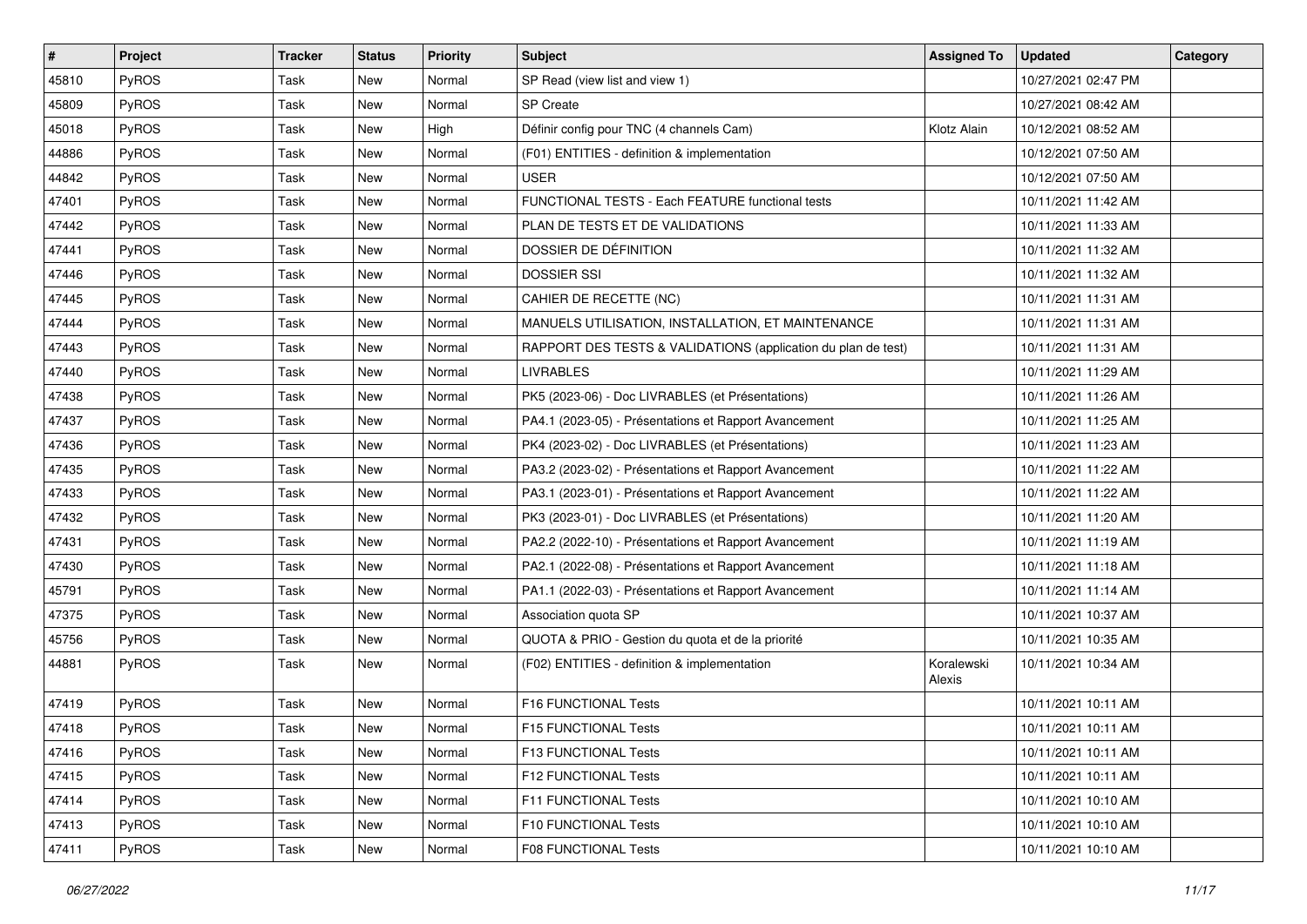| $\vert$ # | Project      | <b>Tracker</b> | <b>Status</b> | <b>Priority</b> | <b>Subject</b>                                                                                                       | <b>Assigned To</b>   | <b>Updated</b>                        | Category |
|-----------|--------------|----------------|---------------|-----------------|----------------------------------------------------------------------------------------------------------------------|----------------------|---------------------------------------|----------|
| 47410     | PyROS        | Task           | New           | Normal          | F07 FUNCTIONAL Tests                                                                                                 |                      | 10/11/2021 10:10 AM                   |          |
| 47409     | PyROS        | Task           | <b>New</b>    | Normal          | F06 FUNCTIONAL Tests                                                                                                 |                      | 10/11/2021 10:10 AM                   |          |
| 47403     | PyROS        | Task           | <b>New</b>    | Normal          | <b>HIGH LEVEL FUNCTION TESTS - Transversal functionalities TESTs</b><br>involving several features                   |                      | 10/11/2021 10:08 AM                   |          |
| 47402     | PyROS        | Task           | <b>New</b>    | Normal          | INTEGRATION TESTS - FEATURES integration tests with each other                                                       |                      | 10/11/2021 10:07 AM                   |          |
| 46780     | <b>PyROS</b> | Task           | New           | Normal          | (F01) EXIGENCES satisfaites (+ tests mis à jour)                                                                     |                      | 10/08/2021 06:01 PM                   |          |
| 45048     | <b>PyROS</b> | Task           | New           | Normal          | HARDWARE DEVICES definition, test, config, management                                                                |                      | 10/08/2021 05:51 PM                   |          |
| 44995     | PyROS        | Task           | New           | Normal          | (F09) TESTS to validate this feature                                                                                 |                      | 10/08/2021 05:45 PM                   |          |
| 45815     | PyROS        | Task           | <b>New</b>    | Normal          | test_SCP_manage_quota                                                                                                |                      | 09/22/2021 04:47 PM                   |          |
| 46790     | PyROS        | Task           | <b>New</b>    | Normal          | F16 - EXIGENCES satisfaites (+ tests mis à jour)                                                                     |                      | 09/14/2021 02:47 PM                   |          |
| 46789     | <b>PyROS</b> | Task           | New           | Normal          | F15 - EXIGENCES satisfaites (+ tests mis à jour)                                                                     |                      | 09/14/2021 02:47 PM                   |          |
| 46786     | PyROS        | Task           | New           | Normal          | F08 - EXIGENCES satisfaites (+ tests mis à jour)                                                                     |                      | 09/14/2021 02:45 PM                   |          |
| 46785     | PyROS        | Task           | <b>New</b>    | Normal          | F07 - EXIGENCES satisfaites (+ tests mis à jour)                                                                     |                      | 09/14/2021 02:44 PM                   |          |
| 46783     | PyROS        | Task           | New           | Normal          | F04 - EXIGENCES satisfaites (+ tests mis à jour)                                                                     |                      | 09/14/2021 02:43 PM                   |          |
| 46782     | PyROS        | Task           | <b>New</b>    | Normal          | F03 - EXIGENCES satisfaites (+ tests mis à jour)                                                                     |                      | 09/14/2021 02:43 PM                   |          |
| 44891     | PyROS        | Task           | <b>New</b>    | Normal          | Create/Update                                                                                                        |                      | 09/14/2021 11:48 AM                   |          |
| 44833     | PyROS        | Task           | New           | Normal          | Registration : un nouvel utilisateur doit pouvoir s'enregistrer directement<br>sur le site web (soumis à validation) | Koralewski<br>Alexis | 08/31/2021 02:16 PM                   |          |
| 45762     | PyROS        | Task           | <b>New</b>    | Normal          | <b>Test User Connexion</b>                                                                                           |                      | 08/13/2021 01:55 PM                   |          |
| 44847     | PyROS        | Task           | New           | Normal          | (F01) TESTS (users) validant cette feature                                                                           | Koralewski<br>Alexis | 08/13/2021 01:55 PM                   |          |
| 45761     | PyROS        | Task           | New           | Normal          | Test User Create (registration)                                                                                      |                      | 08/13/2021 01:54 PM                   |          |
| 45766     | PyROS        | Task           | New           | Normal          | <b>Test User Update</b>                                                                                              |                      | 08/13/2021 01:53 PM                   |          |
| 45772     | PyROS        | Task           | New           | Normal          | Test User Read (view list and view 1)                                                                                |                      | 08/13/2021 01:51 PM                   |          |
| 45776     | PyROS        | Task           | New           | Normal          | <b>Test User Delete</b>                                                                                              |                      | 08/13/2021 01:46 PM                   |          |
| 45818     | PyROS        | Task           | New           | Normal          | (F14) TESTS to validate this feature                                                                                 |                      | 08/09/2021 10:43 AM                   |          |
| 45003     | PyROS        | Task           | New           | Normal          | Config Read & View                                                                                                   | Koralewski<br>Alexis | 08/09/2021 10:43 AM                   |          |
| 45799     | PyROS        | Task           | New           | Normal          | Execute TESTS on commit/push (new script PUSH)                                                                       |                      | Pallier Etienne   07/19/2021 08:54 AM |          |
| 45049     | PyROS        | Task           | New           | Normal          | <b>CAMERA FLI</b>                                                                                                    |                      | 07/16/2021 09:34 AM                   |          |
| 45163     | PyROS        | Story          | New           | Normal          | REQ-013 PYROS-10 ordonnancement temps réel                                                                           |                      | 07/01/2021 08:30 AM                   |          |
| 44719     | PyROS        | Story          | New           | Normal          | REQ-010 Ordonnancement des requêtes                                                                                  |                      | 07/01/2021 08:30 AM                   |          |
| 44713     | PyROS        | Story          | New           | Normal          | **** REQ-020 CCTP                                                                                                    |                      | 07/01/2021 08:30 AM                   |          |
| 45162     | PyROS        | Story          | New           | Normal          | REQ-014 PYROS-10 priorité et quotas utilisateurs                                                                     |                      | 07/01/2021 08:29 AM                   |          |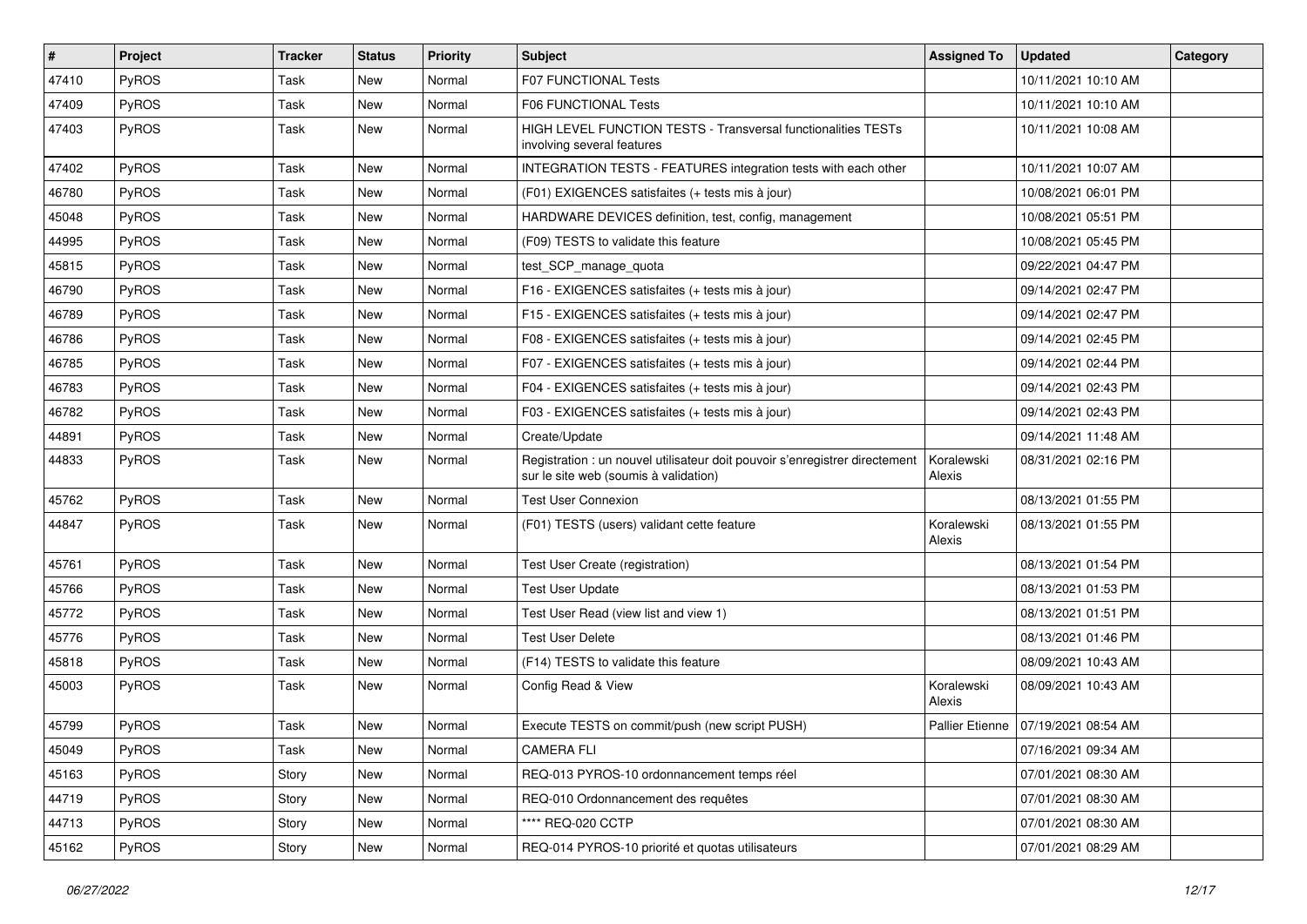| $\vert$ # | Project      | <b>Tracker</b> | <b>Status</b> | <b>Priority</b> | <b>Subject</b>                                                                                                          | <b>Assigned To</b> | <b>Updated</b>      | Category |
|-----------|--------------|----------------|---------------|-----------------|-------------------------------------------------------------------------------------------------------------------------|--------------------|---------------------|----------|
| 45161     | <b>PyROS</b> | Story          | <b>New</b>    | Normal          | REQ-011 PYROS-10 ordonnanceur sur chaque télescope                                                                      |                    | 07/01/2021 08:29 AM |          |
| 45556     | PyROS        | Task           | <b>New</b>    | Normal          | User activation/deactivation                                                                                            |                    | 06/25/2021 08:18 AM |          |
| 44896     | <b>PyROS</b> | Task           | <b>New</b>    | Normal          | On peut consulter la liste des SP                                                                                       |                    | 06/18/2021 03:17 PM |          |
| 44843     | PyROS        | Task           | New           | Normal          | ROLES : Un utilisateur peut avoir plusieurs roles                                                                       |                    | 06/18/2021 03:15 PM |          |
| 44897     | <b>PyROS</b> | Task           | <b>New</b>    | Normal          | On peut voir la fiche détaillée d'un SP                                                                                 |                    | 06/16/2021 11:29 AM |          |
| 44894     | <b>PyROS</b> | Task           | <b>New</b>    | Normal          | Un Observer peut créer un nouveau Proposal (SP) pour une Période<br>spécifique future                                   |                    | 06/16/2021 11:28 AM |          |
| 44716     | <b>PyROS</b> | Story          | <b>New</b>    | Normal          | **** REQ-071 AJOUT OSMOSE                                                                                               |                    | 06/14/2021 01:19 PM |          |
| 44715     | PyROS        | Story          | New           | Normal          | **** REQ-065 AJOUT UPGRADE                                                                                              |                    | 06/14/2021 01:19 PM |          |
| 44718     | <b>PyROS</b> | Story          | <b>New</b>    | Normal          | **** REQ-025 AJOUT TNC                                                                                                  |                    | 06/14/2021 01:19 PM |          |
| 44717     | PyROS        | Story          | New           | Normal          | **** REQ-022 TAROT NC                                                                                                   |                    | 06/14/2021 01:19 PM |          |
| 45452     | <b>PyROS</b> | Story          | New           | Normal          | *** REQ-0XX REQUIREMENTS FROM CNES (PR)                                                                                 |                    | 06/14/2021 01:17 PM |          |
| 44812     | <b>PyROS</b> | Story          | <b>New</b>    | Normal          | *** REQ-200 FOR TAROT NETWORK INTEGRATION                                                                               |                    | 06/14/2021 01:13 PM |          |
| 44969     | <b>PyROS</b> | Task           | New           | Normal          | (F07) AUTHORIZATIONS for this feature (who can do what):<br>documentation & implementation                              |                    | 06/08/2021 08:21 AM |          |
| 44987     | <b>PyROS</b> | Task           | New           | Normal          | (F08) AUTHORIZATIONS for this feature (who can do what) :<br>documentation & implementation                             |                    | 06/08/2021 08:20 AM |          |
| 45291     | <b>PyROS</b> | Task           | New           | Normal          | (F10) AUTHORIZATIONS for this feature (who can do what) :<br>documentation & implementation                             |                    | 06/08/2021 08:19 AM |          |
| 45346     | PyROS        | Task           | New           | Normal          | (F10) ENTITIES - Initial data (fixture)                                                                                 |                    | 06/03/2021 09:17 AM |          |
| 45290     | <b>PyROS</b> | Task           | New           | Normal          | (F10) ENTITIES - definition & implementation                                                                            |                    | 06/03/2021 09:17 AM |          |
| 45295     | <b>PyROS</b> | Task           | <b>New</b>    | Normal          | Create DARK files (acquisition)                                                                                         |                    | 05/27/2021 11:22 AM |          |
| 45294     | <b>PyROS</b> | Task           | New           | Normal          | Create BIAS files (acquisition)                                                                                         |                    | 05/27/2021 11:22 AM |          |
| 45293     | <b>PyROS</b> | Task           | <b>New</b>    | Normal          | Create FLAT files (acquisition)                                                                                         |                    | 05/27/2021 11:21 AM |          |
| 45292     | <b>PyROS</b> | Task           | <b>New</b>    | Normal          | (F10) TESTS to validate this feature                                                                                    |                    | 05/27/2021 11:11 AM |          |
| 44813     | <b>PyROS</b> | Story          | <b>New</b>    | Normal          | REQ-123 Architecture extensible et Extensions privatisables                                                             |                    | 05/12/2021 12:21 PM |          |
| 45195     | <b>PyROS</b> | Story          | New           | Normal          | REQ-122 Page information état agent                                                                                     |                    | 05/12/2021 12:18 PM |          |
| 45194     | PyROS        | Story          | <b>New</b>    | Normal          | REQ-121 Limiter le nombre d'essais de connexion d'un utilisateur                                                        |                    | 05/12/2021 12:17 PM |          |
| 45193     | PyROS        | Story          | <b>New</b>    | Normal          | REQ-120 Pages web dédiées pour gérer différents besoins                                                                 |                    | 05/12/2021 12:17 PM |          |
| 45192     | <b>PyROS</b> | Story          | New           | Normal          | REQ-119 Analyse images : le service de traitement d'images doit être<br>interopérable (à distance, par service externe) |                    | 05/12/2021 12:17 PM |          |
| 45191     | PyROS        | Story          | New           | Normal          | REQ-118 Avoir un obturateur sur les caméras (Utile pour faire les Dark)                                                 |                    | 05/12/2021 12:16 PM |          |
| 45190     | <b>PyROS</b> | Story          | <b>New</b>    | Normal          | REQ-117 Calibration : génération des images de calibration en fonction<br>du temps (DBF) (Dark dépend du temps pose)    |                    | 05/12/2021 12:16 PM |          |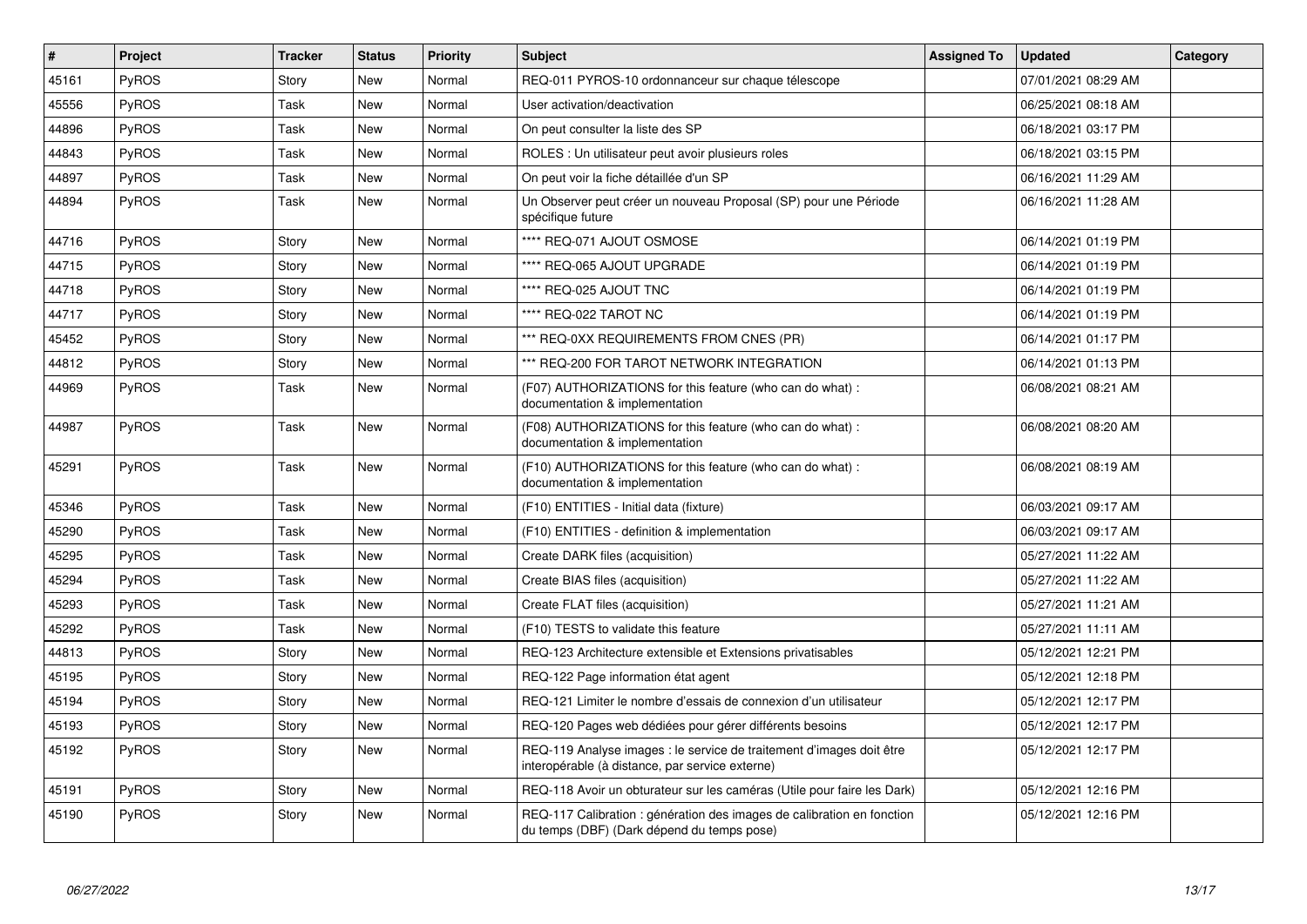| #     | Project      | <b>Tracker</b> | <b>Status</b> | <b>Priority</b> | <b>Subject</b>                                                                                                   | <b>Assigned To</b> | <b>Updated</b>      | Category |
|-------|--------------|----------------|---------------|-----------------|------------------------------------------------------------------------------------------------------------------|--------------------|---------------------|----------|
| 45189 | PyROS        | Story          | New           | Normal          | REQ-116 Calibration astro : trouver une solution quand l'image est<br>distendue (distortion)                     |                    | 05/12/2021 12:16 PM |          |
| 45188 | PyROS        | Story          | New           | Normal          | REQ-115 Calibration : traiter efficacement les fichiers de calibration DBF<br>(dark, bias, flat)                 |                    | 05/12/2021 12:15 PM |          |
| 45187 | PyROS        | Story          | New           | Normal          | REQ-114 Planification des séquences : Equité                                                                     |                    | 05/12/2021 12:15 PM |          |
| 45186 | <b>PyROS</b> | Story          | New           | Normal          | REQ-113 Planification des séquences : Efficacité, efficience                                                     |                    | 05/12/2021 12:15 PM |          |
| 45185 | PyROS        | Story          | New           | Normal          | REQ-112 Planification des séquences : Flexibilité                                                                |                    | 05/12/2021 12:14 PM |          |
| 45182 | PyROS        | Story          | New           | Normal          | REQ-109 Afficher infos utiles sur les requetes/séquences                                                         |                    | 05/12/2021 12:13 PM |          |
| 45180 | PyROS        | Story          | New           | Normal          | REQ-107 Suivi complet d'une requête, depuis son dépot, jusqu'à son<br>exécution, en passant par sa planification |                    | 05/12/2021 12:12 PM |          |
| 45179 | PyROS        | Story          | New           | Normal          | REQ-106 Requete appartient à un SP (lié à un PI qui est lié à des<br>users)                                      |                    | 05/12/2021 12:12 PM |          |
| 45178 | PyROS        | Story          | New           | Normal          | REQ-105 Pouvoir enlever une séquence (scène) déposée pour en<br>déposer une autre                                |                    | 05/12/2021 12:11 PM |          |
| 45177 | PyROS        | Story          | New           | Normal          | REQ-104 Rôles utilisateurs (profils)                                                                             |                    | 05/12/2021 12:11 PM |          |
| 45176 | PyROS        | Story          | New           | Normal          | REQ-103 Connexion unique pour accéder à tous les services, si<br>possible via annuaire LDAP                      |                    | 05/12/2021 12:10 PM |          |
| 45174 | PyROS        | Story          | New           | Normal          | REQ-213 Sauvegarde temporaire des images brutes pour opérations de<br>maintenance                                |                    | 05/12/2021 12:01 PM |          |
| 45173 | PyROS        | Story          | New           | Normal          | REQ-212 Espace privé pour extensions et déploiement sans git                                                     |                    | 05/12/2021 12:00 PM |          |
| 45172 | <b>PyROS</b> | Story          | New           | Normal          | REQ-211 Allsky scan                                                                                              |                    | 05/12/2021 11:58 AM |          |
| 45171 | <b>PyROS</b> | Story          | New           | Normal          | REQ-210 Affichage contenu BD                                                                                     |                    | 05/12/2021 11:58 AM |          |
| 45170 | PyROS        | Story          | New           | Normal          | REQ-209 Lecture des logs                                                                                         |                    | 05/12/2021 11:58 AM |          |
| 45169 | PyROS        | Story          | New           | Normal          | REQ-208 Lecture et téléchargement des images                                                                     |                    | 05/12/2021 11:57 AM |          |
| 45168 | PyROS        | Story          | New           | Normal          | REQ-207 Rapports de synthèse, outils de monitoring                                                               |                    | 05/12/2021 11:57 AM |          |
| 45167 | PyROS        | Story          | New           | Normal          | REQ-206 Espace mutualisé (comme CADOR)                                                                           |                    | 05/12/2021 11:57 AM |          |
| 45166 | PyROS        | Story          | New           | Normal          | REQ-205 Bandeau en haut de pages pour messages d'info ou<br>avertissement                                        |                    | 05/12/2021 11:56 AM |          |
| 45165 | PyROS        | Story          | New           | Normal          | REQ-204 Architecture site, différents espaces selon les roles                                                    |                    | 05/12/2021 11:56 AM |          |
| 45164 | PyROS        | Story          | New           | Normal          | REQ-203 GUI multilingue (choix de la langue)                                                                     |                    | 05/12/2021 11:55 AM |          |
| 44816 | PyROS        | Story          | New           | Normal          | REQ-201 Définir une esthétique Tarot                                                                             |                    | 05/12/2021 11:53 AM |          |
| 45157 | <b>PyROS</b> | Story          | New           | Normal          | REQ-002 Déclenchement des jobs sur déclenchement au lieu de<br>scrutation                                        |                    | 05/12/2021 11:46 AM |          |
| 45156 | PyROS        | Story          | New           | Normal          | REQ-004 POC GTRS et websocket                                                                                    |                    | 05/12/2021 11:45 AM |          |
| 45116 | <b>PyROS</b> | Story          | New           | Normal          | REQ-039 SURETE_160 Sauvegarde des pannes                                                                         |                    | 05/12/2021 10:56 AM |          |
| 45115 | PyROS        | Story          | New           | Normal          | REQ-035 SURETE_130 Maintenance à distance                                                                        |                    | 05/12/2021 10:56 AM |          |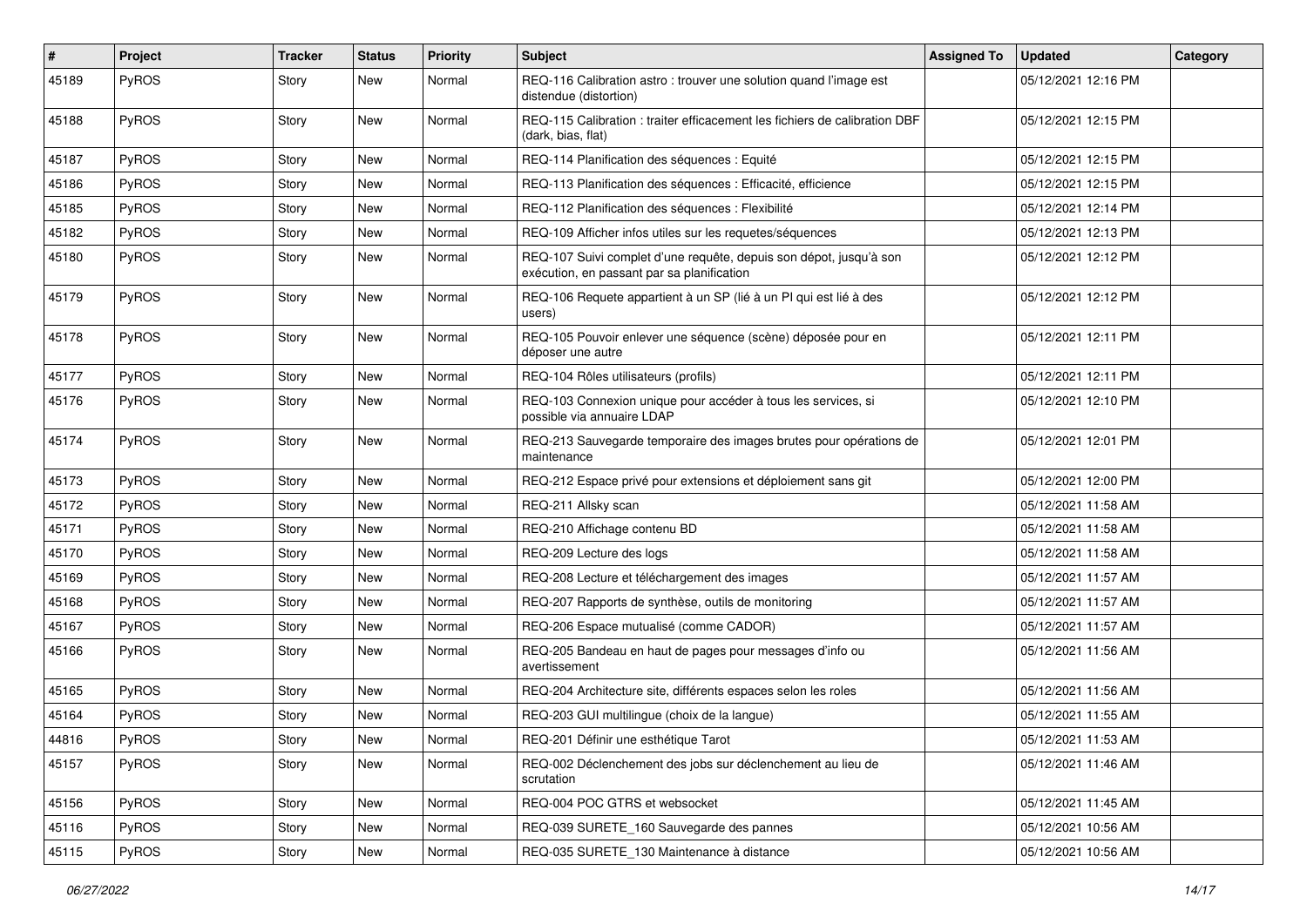| #     | Project      | <b>Tracker</b> | <b>Status</b> | <b>Priority</b> | <b>Subject</b>                                                             | <b>Assigned To</b> | <b>Updated</b>      | Category |
|-------|--------------|----------------|---------------|-----------------|----------------------------------------------------------------------------|--------------------|---------------------|----------|
| 45117 | <b>PyROS</b> | Story          | New           | Normal          | REQ-019 Mise à disposition des images et mesures                           |                    | 05/12/2021 10:55 AM |          |
| 45120 | PyROS        | Story          | <b>New</b>    | Normal          | REQ-017 Information sur les requêtes soumises par l'utilisateur            |                    | 05/12/2021 10:55 AM |          |
| 45118 | PyROS        | Story          | New           | Normal          | REQ-016 informations sur les composants de l'observatoire                  |                    | 05/12/2021 10:55 AM |          |
| 45121 | PyROS        | Story          | New           | Normal          | REQ-009 requêtes de calibration                                            |                    | 05/12/2021 10:54 AM |          |
| 45119 | PyROS        | Story          | New           | Normal          | REQ-008 requêtes SST flexibles                                             |                    | 05/12/2021 10:54 AM |          |
| 45160 | PyROS        | Story          | New           | Normal          | REQ-012 PYROS-10 limiter les temps morts entre requêtes                    |                    | 05/12/2021 10:47 AM |          |
| 45159 | PyROS        | Story          | New           | Normal          | REQ-003 Interface avec les données CNRS de manière authentifiée            |                    | 05/12/2021 10:46 AM |          |
| 45158 | PyROS        | Story          | New           | Normal          | REQ-006 Notification de changement d'état d'une requête                    |                    | 05/12/2021 10:45 AM |          |
| 45155 | PyROS        | Story          | New           | Normal          | REQ-001 planification de tâches récurrentes                                |                    | 05/12/2021 10:44 AM |          |
| 45152 | PyROS        | Story          | New           | Normal          | REQ-068 ACCEPT_010 Plan de validation et d'essai                           |                    | 05/12/2021 10:42 AM |          |
| 45151 | PyROS        | Story          | <b>New</b>    | Normal          | REQ-069 Plan de validation et d'essai                                      |                    | 05/12/2021 10:42 AM |          |
| 45150 | PyROS        | Story          | New           | Normal          | REQ-066 QUALIF_030 Exigence                                                |                    | 05/12/2021 10:41 AM |          |
| 45149 | PyROS        | Story          | New           | Normal          | REQ-067 Qualification des exigences                                        |                    | 05/12/2021 10:41 AM |          |
| 45148 | PyROS        | Story          | <b>New</b>    | Normal          | REQ-063 Qualification opérationnelle                                       |                    | 05/12/2021 10:40 AM |          |
| 45147 | PyROS        | Story          | <b>New</b>    | Normal          | REQ-059 Qualification technique                                            |                    | 05/12/2021 10:40 AM |          |
| 45146 | PyROS        | Story          | New           | Normal          | REQ-064 Déploiement                                                        |                    | 05/12/2021 10:39 AM |          |
| 45145 | PyROS        | Story          | New           | Normal          | REQ-062 QUALIF_020 Qualification opérationnelle                            |                    | 05/12/2021 10:39 AM |          |
| 45144 | PyROS        | Story          | New           | Normal          | REQ-060 JUSTIF_010 Justification de la définition                          |                    | 05/12/2021 10:38 AM |          |
| 45143 | PyROS        | Story          | New           | Normal          | REQ-061 Justification de la définition                                     |                    | 05/12/2021 10:37 AM |          |
| 45142 | PyROS        | Story          | <b>New</b>    | Normal          | REQ-058 QUALIF_010 Qualification technique                                 |                    | 05/12/2021 10:37 AM |          |
| 45141 | PyROS        | Story          | New           | Normal          | REQ-056 INTERFACE_010 Interfaçage avec PyROS                               |                    | 05/12/2021 10:36 AM |          |
| 45140 | PyROS        | Story          | New           | Normal          | REQ-057 Interfaçage avec TAROT NC                                          |                    | 05/12/2021 10:36 AM |          |
| 45139 | PyROS        | Story          | New           | Normal          | REQ-054 Documentation et Formation                                         |                    | 05/12/2021 10:35 AM |          |
| 45138 | PyROS        | Story          | New           | Normal          | REQ-055 ERGO 040 Documentation                                             |                    | 05/12/2021 10:35 AM |          |
| 45137 | PyROS        | Story          | New           | Normal          | REQ-053 ERGO_030 Formation                                                 |                    | 05/12/2021 10:35 AM |          |
| 45136 | PyROS        | Story          | New           | Normal          | REQ-052 ERGO_020 Operabilité                                               |                    | 05/12/2021 10:34 AM |          |
| 45134 | PyROS        | Story          | <b>New</b>    | Normal          | REQ-043 SURETE_180 Sécurité des personnes : lumière                        |                    | 05/12/2021 10:33 AM |          |
| 45133 | PyROS        | Story          | New           | Normal          | REQ-042 SURETE_170 Sécurité des personnes : système d'arrêt<br>automatique |                    | 05/12/2021 10:33 AM |          |
| 45132 | PyROS        | Story          | New           | Normal          | REQ-031 SURETE 040 Automatisation du bâtiment                              |                    | 05/12/2021 10:32 AM |          |
| 45127 | PyROS        | Story          | New           | Normal          | REQ-044 SURETE_190 Sécurité des personnes : système d'arrêt<br>d'urgence   |                    | 05/12/2021 10:30 AM |          |
| 45125 | PyROS        | Story          | New           | Normal          | REQ-041 information sur les composants (ajout)                             |                    | 05/12/2021 10:29 AM |          |
| 45124 | PyROS        | Story          | New           | Normal          | REQ-038 focalisation, alignement,                                          |                    | 05/12/2021 10:29 AM |          |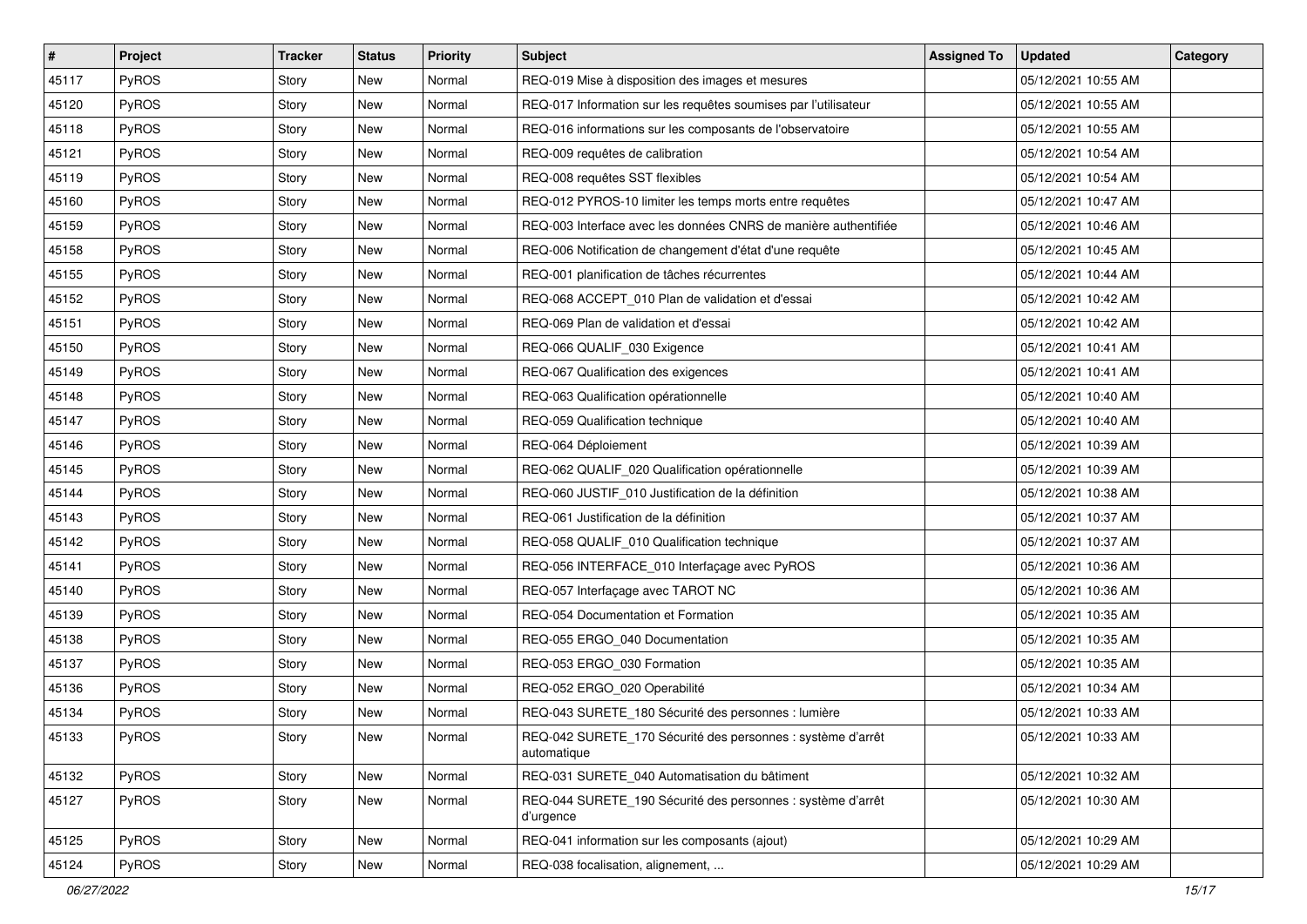| $\vert$ # | Project      | <b>Tracker</b> | <b>Status</b> | <b>Priority</b> | <b>Subject</b>                                                                                                                                  | <b>Assigned To</b>     | <b>Updated</b>      | Category |
|-----------|--------------|----------------|---------------|-----------------|-------------------------------------------------------------------------------------------------------------------------------------------------|------------------------|---------------------|----------|
| 45123     | <b>PyROS</b> | Story          | New           | Normal          | REQ-036 logiciel pour la maintenance à distance                                                                                                 |                        | 05/12/2021 10:28 AM |          |
| 45122     | PyROS        | Story          | New           | Normal          | REQ-032 automatisation du bâtiment et du télescope                                                                                              |                        | 05/12/2021 10:27 AM |          |
| 45114     | PyROS        | Story          | New           | Normal          | REQ-021 FONC_020 Saut en déclinaison entre chaque image                                                                                         |                        | 05/12/2021 10:15 AM |          |
| 45113     | PyROS        | Story          | New           | Normal          | REQ-024 FONC_080 Directions et trajectoires accessibles                                                                                         |                        | 05/12/2021 10:11 AM |          |
| 45112     | PyROS        | Story          | <b>New</b>    | Normal          | REQ-023 FONC_030 Délai de reprogrammation                                                                                                       |                        | 05/12/2021 10:00 AM |          |
| 45097     | <b>PyROS</b> | Story          | New           | Normal          | REQ-028 FONC_180 Métadonnées pour les poursuites LEO<br>(optionnelle)                                                                           |                        | 05/11/2021 04:45 PM |          |
| 45102     | PyROS        | Story          | New           | Normal          | REQ-029 Métadonnées des images                                                                                                                  |                        | 05/11/2021 04:44 PM |          |
| 45096     | <b>PyROS</b> | Story          | New           | Normal          | REQ-027 FONC_170 Métadonnées                                                                                                                    |                        | 05/11/2021 04:44 PM |          |
| 45100     | PyROS        | Story          | <b>New</b>    | Normal          | REQ-026 Plage d'angles horaires et ligne d'horizon                                                                                              |                        | 05/11/2021 04:38 PM |          |
| 45099     | PyROS        | Story          | New           | Normal          | REQ-037 SURETE_140 Vérification du fonctionnement du télescope :<br>calibration                                                                 |                        | 05/11/2021 04:35 PM |          |
| 45098     | PyROS        | Story          | New           | Normal          | REQ-030 SURETE_30 Répartition des nuits                                                                                                         |                        | 05/11/2021 04:27 PM |          |
| 45095     | <b>PyROS</b> | Story          | New           | Normal          | REQ-018 Cloisonnement des données                                                                                                               |                        | 05/11/2021 04:17 PM |          |
| 44815     | <b>PyROS</b> | Story          | New           | Normal          | REQ-015 Ajustement dynamique des quotas utilisateurs                                                                                            |                        | 05/11/2021 04:11 PM |          |
| 44817     | PyROS        | Story          | New           | Normal          | REQ-202 Deux types de connexion utilisateurs (LDAP ou sans)                                                                                     |                        | 05/11/2021 03:43 PM |          |
| 44867     | PyROS        | Task           | New           | High            | Mettre les TASKS dans la version v0.1 prévue pour juin, dans<br>doc-specs et dans redmine (puis planifier aussi les autres versions<br>futures) | <b>Pallier Etienne</b> | 05/06/2021 06:19 PM |          |
| 45051     | PyROS        | Task           | <b>New</b>    | Normal          | Implémenter le protocole Indi avec une classe DeviceControllerIndi                                                                              |                        | 05/06/2021 05:05 PM |          |
| 45000     | PyROS        | Task           | <b>New</b>    | High            | Generic commands grammar description & management                                                                                               |                        | 05/06/2021 05:05 PM |          |
| 45041     | PyROS        | Task           | New           | Normal          | Pouvoir télécharger zip ou faire clone depuis gitlab sans se connecter                                                                          | Pallier Etienne        | 05/06/2021 04:05 PM |          |
| 44973     | PyROS        | Task           | New           | Normal          | (F07) Scheduling Sequences according to priorities, quotas, observing<br>conditions, Seq parameters, Seq constraints                            |                        | 05/06/2021 02:59 PM |          |
| 45035     | PyROS        | Task           | New           | Normal          | Resilience (failure tolerance)                                                                                                                  |                        | 05/06/2021 12:58 PM |          |
| 45034     | PyROS        | Task           | New           | Normal          | Resilience (failure tolerance)                                                                                                                  |                        | 05/06/2021 12:58 PM |          |
| 44992     | PyROS        | Task           | New           | Normal          | Switch modes between Automatic and Manual mode                                                                                                  |                        | 05/04/2021 12:31 PM |          |
| 44991     | PyROS        | Task           | New           | Normal          | Execution                                                                                                                                       |                        | 05/04/2021 12:30 PM |          |
| 44990     | PyROS        | Task           | <b>New</b>    | Normal          | Monitoring: Check & log continuously Telescope and instruments<br>status, and make a general synthesis                                          |                        | 05/04/2021 12:30 PM |          |
| 44989     | PyROS        | Task           | New           | Normal          | Start & Stop                                                                                                                                    |                        | 05/04/2021 12:29 PM |          |
| 44988     | PyROS        | Task           | New           | Normal          | TESTS to validate this feature                                                                                                                  |                        | 05/04/2021 12:26 PM |          |
| 44986     | PyROS        | Task           | New           | Normal          | ENTITIES (& properties) to be defined                                                                                                           |                        | 05/04/2021 12:25 PM |          |
| 44972     | PyROS        | Task           | New           | Normal          | Planning triggers - each time the context is changed                                                                                            |                        | 05/03/2021 12:06 PM |          |
| 44971     | PyROS        | Task           | New           | Normal          | Get the list of sequences to be planned                                                                                                         |                        | 05/03/2021 11:43 AM |          |